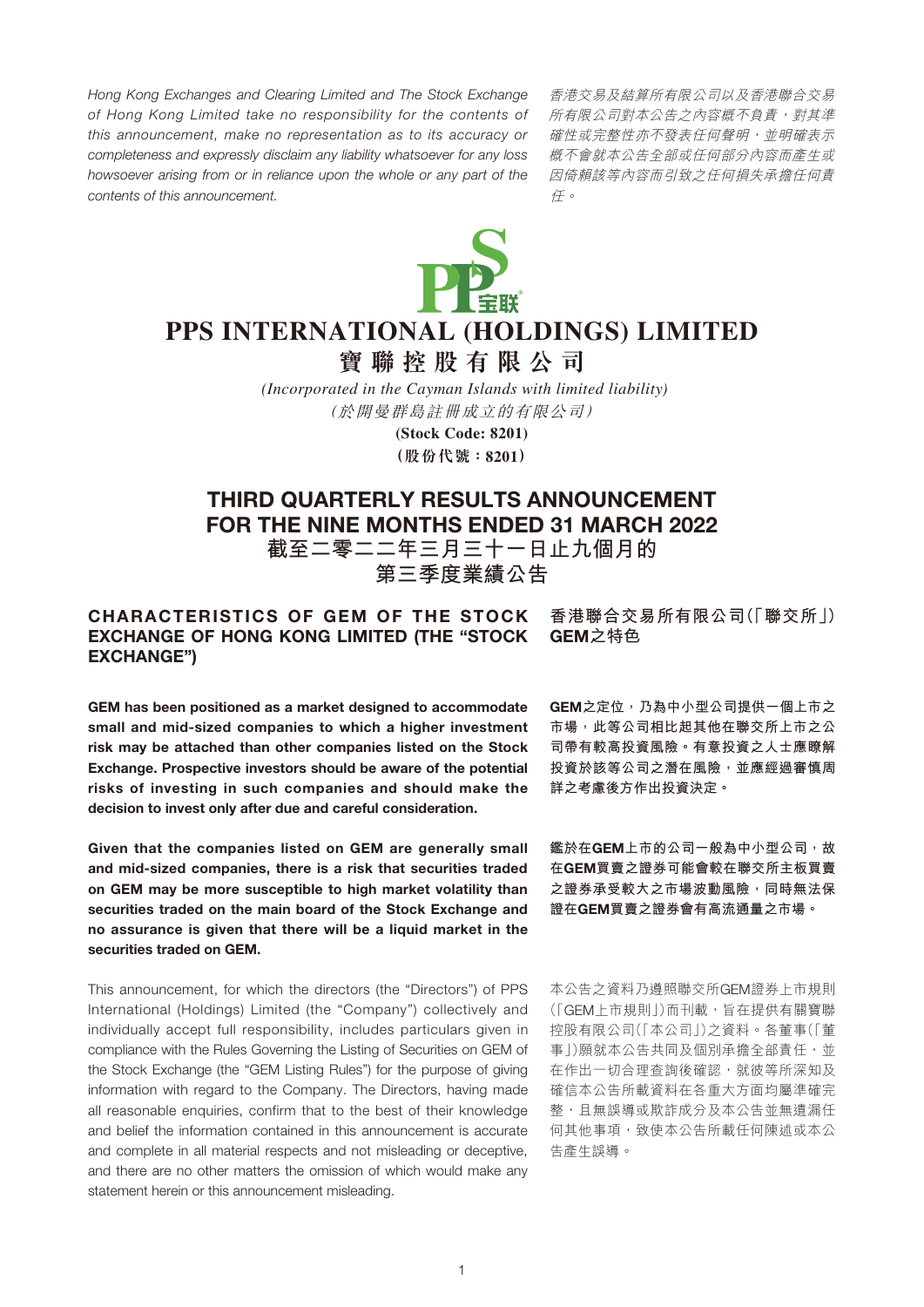# UNAUDITED QUARTERLY RESULTS

The board of Directors (the "Board") is pleased to announce that the unaudited condensed consolidated results of the Company and its subsidiaries (collectively, the "Group") for the three months and the nine months ended 31 March 2022, together with the unaudited comparative figures for the corresponding periods in 2021, as follows:

# UNAUDITED CONDENSED CONSOLIDATED STATEMENT OF PROFIT OR LOSS AND OTHER COMPREHENSIVE INCOME

*For the three months and the nine months ended 31 March 2022*

# **未經審核季度業績**

董事會(「董事會」)欣然宣佈,本公司及其附 屬公司(統稱「本集團」)截至二零二二年三月 三十一日止三個月及九個月的未經審核簡明綜 合業績,連同二零二一年同期的未經審核比較 數字如下:

# **未經審核簡明綜合損益及其他全面收 益表**

# 截至二零二二年三月三十一日止三個月及 九個月

|                                |            |              | Nine months ended |             | Three months ended |             |  |
|--------------------------------|------------|--------------|-------------------|-------------|--------------------|-------------|--|
|                                |            |              | 31 March          |             | 31 March           |             |  |
|                                |            |              | 截至三月三十一日止九個月      |             | 截至三月三十一日止三個月       |             |  |
|                                |            |              | 2022              | 2021        | 2022               | 2021        |  |
|                                |            |              | 二零二二年             | 二零二一年       | 二零二二年              | 二零二一年       |  |
|                                |            |              | (Unaudited)       | (Unaudited) | (Unaudited)        | (Unaudited) |  |
|                                |            |              | (未經審核)            | (未經審核)      | (未經審核)             | (未經審核)      |  |
|                                |            | <b>Notes</b> | <b>HK\$'000</b>   | HK\$'000    | <b>HK\$'000</b>    | HK\$'000    |  |
|                                |            | 附註           | 千港元               | 千港元         | 千港元                | 千港元         |  |
| Revenue                        | 收益         | 3            | 280,974           | 262,633     | 94,815             | 87,819      |  |
| Cost of services               | 服務成本       |              | (253, 822)        | (239, 132)  | (85, 860)          | (79, 856)   |  |
| Gross profit                   | 毛利         |              | 27,152            | 23,501      | 8,955              | 7,963       |  |
| Other income, other gain and   | 其他收入、其他收益及 |              |                   |             |                    |             |  |
| other losses and impairment    | 其他虧損及減值    | 4            | 4,691             | 13,630      | 155                | (705)       |  |
| Selling and marketing expenses | 銷售及市場推廣開支  |              | (1,991)           | (2, 182)    | (615)              | (950)       |  |
| Administrative expenses        | 行政開支       |              | (13, 843)         | (15, 466)   | (4,956)            | (5,378)     |  |
| Finance costs                  | 融資成本       | 5            | (832)             | (1,083)     | (155)              | (355)       |  |
| Profit before taxation         | 除税前溢利      | 6            | 15,177            | 18,400      | 3,384              | 575         |  |
| Income tax (expenses)/credit   | 所得税(開支)/抵免 | 7            | (540)             | (784)       | 401                | (51)        |  |
| Profit for the period          | 期內溢利       |              | 14,637            | 17,616      | 3,785              | 524         |  |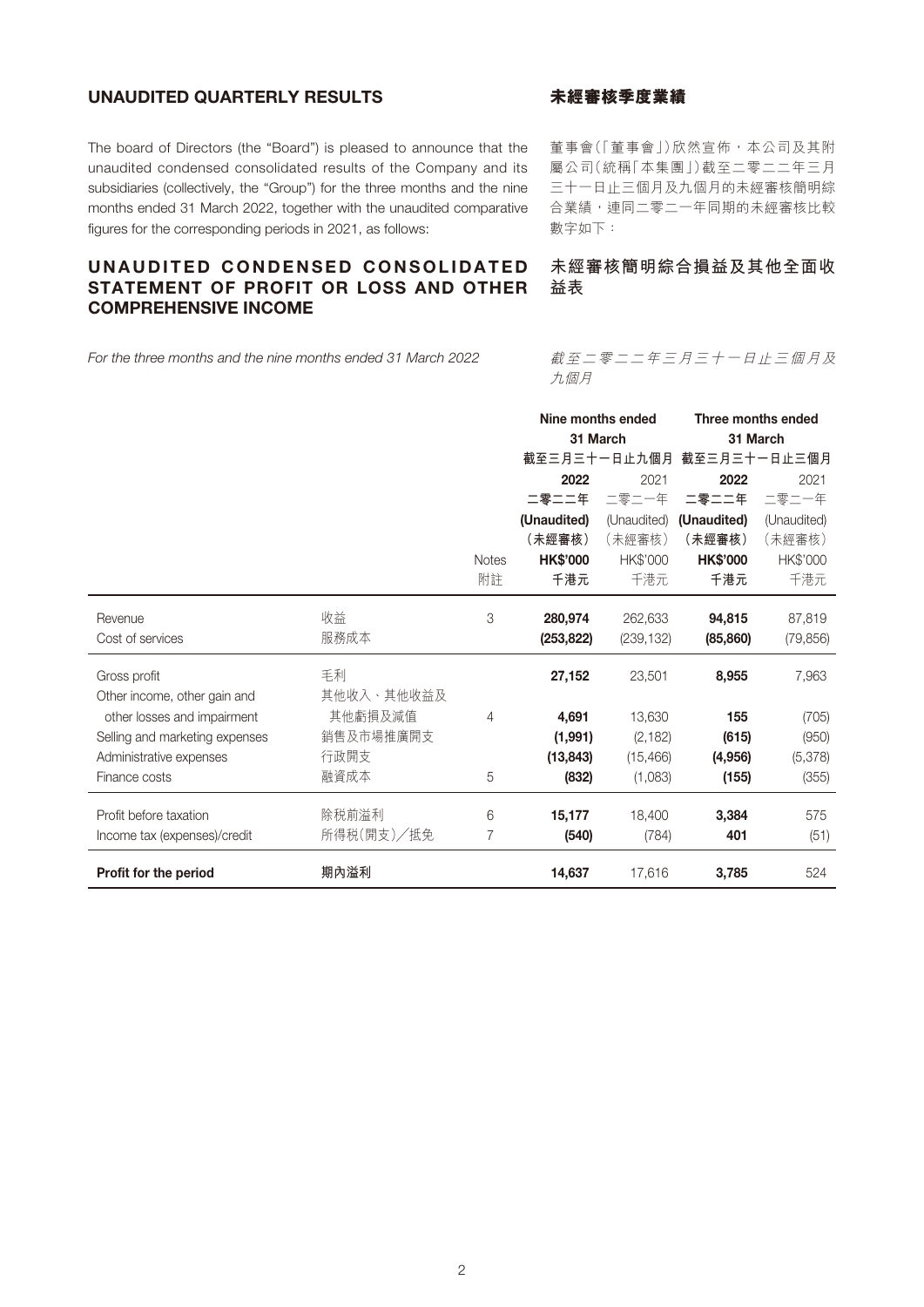|                                        |             |              |                 | Nine months ended<br>31 March | Three months ended<br>31 March |             |  |
|----------------------------------------|-------------|--------------|-----------------|-------------------------------|--------------------------------|-------------|--|
|                                        |             |              |                 | 截至三月三十一日止九個月                  | 截至三月三十一日止三個月                   |             |  |
|                                        |             |              | 2022            | 2021                          | 2022                           | 2021        |  |
|                                        |             |              | 二零二二年           | 二零二一年                         | 二零二二年                          | 二零二一年       |  |
|                                        |             |              | (Unaudited)     | (Unaudited)                   | (Unaudited)                    | (Unaudited) |  |
|                                        |             |              | (未經審核)          | (未經審核)                        | (未經審核)                         | (未經審核)      |  |
|                                        |             | <b>Notes</b> | <b>HK\$'000</b> | HK\$'000                      | <b>HK\$'000</b>                | HK\$'000    |  |
|                                        |             | 附註           | 千港元             | 千港元                           | 千港元                            | 千港元         |  |
| Other comprehensive income             | 其他全面收益      |              |                 |                               |                                |             |  |
| Item that may be reclassified          | 其後可能重新分類至   |              |                 |                               |                                |             |  |
| subsequently to profit or loss:        | 損益之項目:      |              |                 |                               |                                |             |  |
| Exchange differences arising on        | 下列產生之匯兑差額   |              |                 |                               |                                |             |  |
| - translating foreign operations       | 一換算海外業務     |              | 340             | 784                           | 96                             | (17)        |  |
| - release upon deregistration of       | 一註銷附屬公司後    |              |                 |                               |                                |             |  |
| subsidiaries                           | 解除          |              |                 | 922                           |                                |             |  |
| Total comprehensive income             | 期內全面收益總額    |              |                 |                               |                                |             |  |
| for the period                         |             |              | 14,977          | 19,322                        | 3,881                          | 507         |  |
| Profit for the period attributable to: | 應佔期內溢利:     |              |                 |                               |                                |             |  |
| Owners of the Company                  | 本公司擁有人      |              | 14,250          | 16,812                        | 3,690                          | 214         |  |
| Non-controlling interests              | 非控股權益       |              | 387             | 804                           | 95                             | 310         |  |
|                                        |             |              | 14,637          | 17,616                        | 3,785                          | 524         |  |
| Total comprehensive income             | 應佔期內全面收益總額: |              |                 |                               |                                |             |  |
| for the period attributable to:        |             |              |                 |                               |                                |             |  |
| Owners of the Company                  | 本公司擁有人      |              | 14,590          | 18,518                        | 3,786                          | 197         |  |
| Non-controlling interests              | 非控股權益       |              | 387             | 804                           | 95                             | 310         |  |
|                                        |             |              | 14,977          | 19,322                        | 3,881                          | 507         |  |
| Earnings per share                     | 每股盈利        |              |                 |                               |                                |             |  |
| - Basic and diluted (HK cents)         | 一基本及攤薄(港仙)  | 9            | 2.64            | 3.11                          | 0.68                           | 0.04        |  |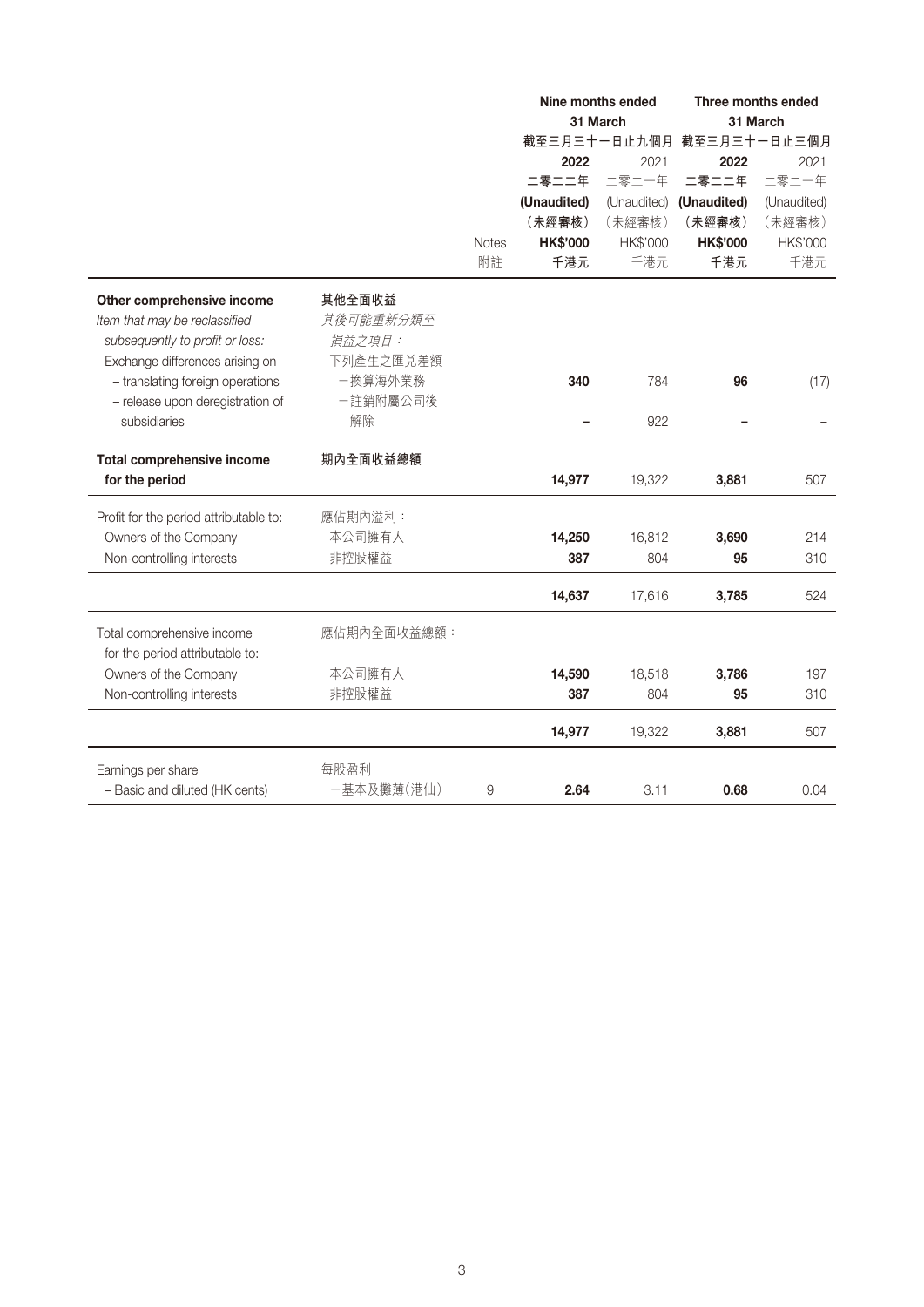# NOTES TO THE UNAUDITED CONDENSED CONSOLIDATED FINANCIAL INFORMATION

*For the three months and the nine months ended 31 March 2022*

# 1. GENERAL INFORMATION

The Company was incorporated as an exempted company with limited liability in the Cayman Islands on 31 May 2012. The registered office of the Company is located at Cricket Square, Hutchins Drive, P.O. Box 2681, Grand Cayman, KY1-1111, Cayman Islands. The principal place of business is located at Office A, 12/F, Tower A, Capital Tower, No. 38 Wai Yip Street, Kowloon Bay, Hong Kong.

The Company had its primary listing on the GEM of the Stock Exchange on 17 June 2013. The Company's principal activity is investment holding and the principal activities of its principal subsidiaries are (i) the provision of environmental cleaning services in Hong Kong and People's Republic of China (the "PRC"); and (ii) provision of money lending services in Hong Kong and the PRC.

# 2. BASIS OF PREPARATION

The unaudited condensed consolidated results have been prepared in accordance with accounting principles generally accepted in Hong Kong which include Hong Kong Financial Reporting Standards, Hong Kong Accounting Standards and Interpretations (collectively, "HKFRSs") issued by the Hong Kong Institute of Certified Public Accountants (the "HKICPA") and the applicable disclosures required by the GEM Listing Rules. The principal accounting policies used in the first quarterly unaudited condensed consolidated results are consistent with those adopted in the preparation of the Group's annual financial statements for the year ended 30 June 2021. In current period, the Group has adopted all the new and revised HKFRSs that are relevant to its operations and effective for its accounting year beginning on or after 1 July 2020. The adoption of these new and revised HKFRSs did not have any significant impact on the unaudited condensed consolidated results.

The Group has not applied the new and revised HKFRSs which have been issued but are not yet effective. The Group is currently in the process of making an assessment of the impact of these new and revised HKFRSs but is not yet in a position to state whether they would have a material impact on the Group's results and financial position.

The unaudited condensed consolidated results have not been audited by the Company's auditors, but have been reviewed by the Company's audit committee.

截至二零二二年三月三十一日止三個月及 九個月

# 1. **一般資料**

本公司於二零一二年五月三十一日在開 曼群島註冊成立為獲豁免有限公司。本 公司的註冊辦事處位於Cricket Square, Hutchins Drive, P.O. Box 2681, Grand Cayman, KY1-1111, Cayman Islands 。 本 公司的主要營業地點位於香港九龍灣偉業 街38號富臨中心A座12樓A室。

本公司於二零一三年六月十七日首次在聯 交所GEM上市。本公司的主要業務為投資 控股,旗下主要附屬公司的主要業務為(i) 於香港及中華人民共和國(「中國」)提供環 境清潔服務;及(ii)於香港及中國提供放債 服務。

# 2. **編製基準**

未經審核簡明綜合業績已根據香港公認會 計原則(包括香港會計師公會(「香港會計 師公會」)頒佈之香港財務報告準則、香港 會計準則及詮釋(統稱為「香港財務報告準 則」))及GEM上市規則之適用披露規定編 製。第一季度未經審核簡明綜合業績所用 之主要會計政策與編製本集團截至二零 二一年六月三十日止年度之年度財務報表 所採納者一致。於本期間,本集團已採納 所有與其業務有關及於二零二零年七月一 日或之後開始的會計年度生效的新訂及經 修訂香港財務報告準則。採納該等新訂及 經修訂香港財務報告準則對未經審核簡明 綜合業績並無任何重大影響。

本集團並無應用已頒佈但尚未生效之新訂 及經修訂香港財務報告準則。本集團現正 評估該等新訂及經修訂香港財務報告準則 之影響,惟尚未能說明該等新訂及經修訂 香港財務報告準則會否對本集團業績及財 務狀況造成重大影響。

未經審核簡明綜合業績並未由本公司核數 師審核,但已由本公司審核委員會審閱。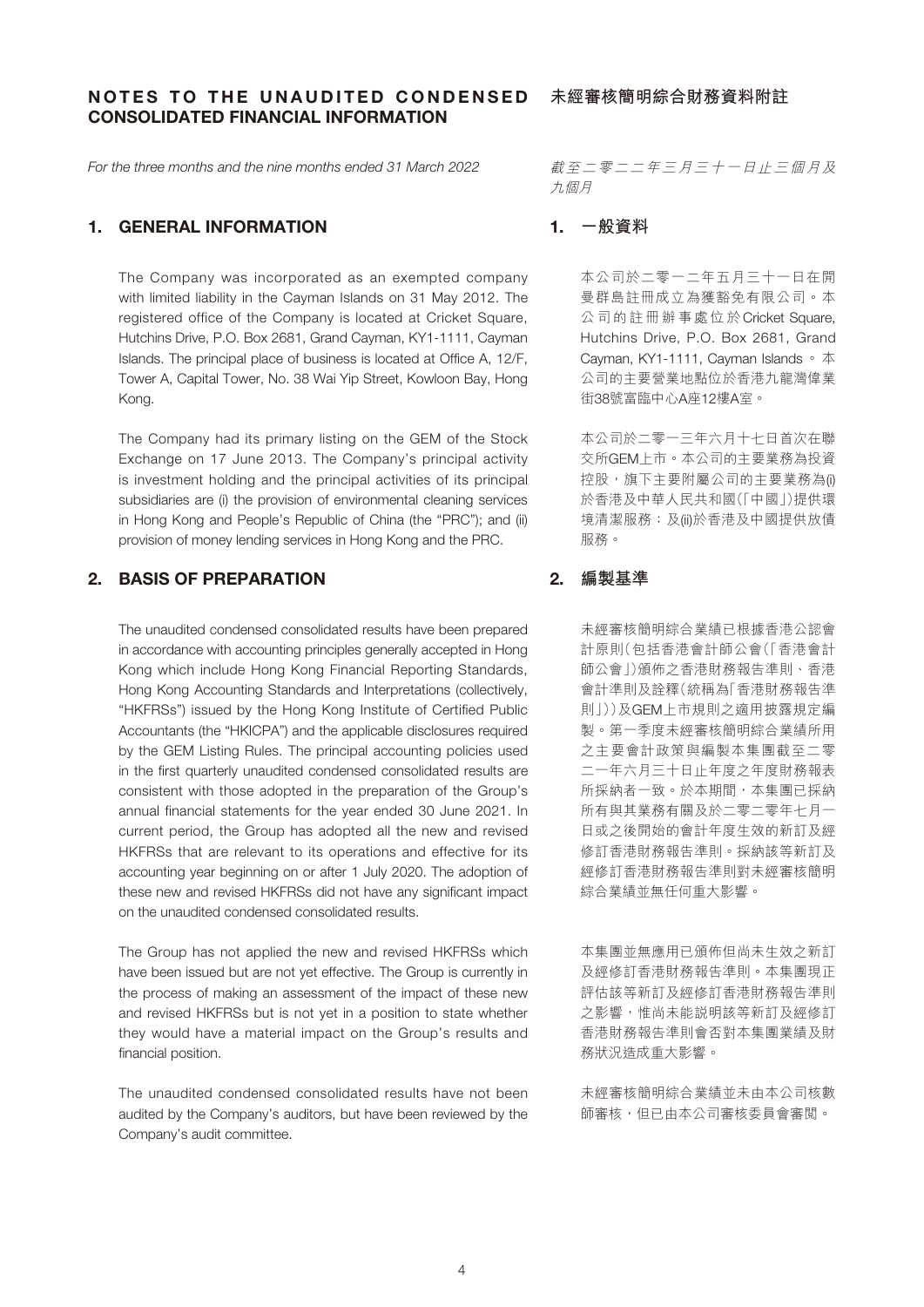# 3. SEGMENT INFORMATION

# 3. **分部資料**

型。

**收益**

和。

就分配資源及評估分部表現而向主要經營 決策者呈報之資料集中在所提供服務之類

本集團根據香港財務報告準則第8號劃分

的經營及可呈報分部如下:

Information reported to the chief operating decision maker for the purposes of resource allocation and assessment of segment performance focuses on types of services provided.

The Group's operating and reportable segments under HKFRS 8 are as follows:

| Environmental and<br>Cleaning | Provision of environmental and cleaning<br>services in Hong Kong and the PRC                                      | 環境及清潔 | 於香港及中國提供環境<br>及清潔服務       |
|-------------------------------|-------------------------------------------------------------------------------------------------------------------|-------|---------------------------|
| Money Lending                 | Provision of money lending services in Hong<br>Kong under the Money Lenders Ordinance<br>in Hong Kong and the PRC | 放債    | 根據香港放債人條例於香<br>港及中國提供放債服務 |
| Investments                   | Investment in financial assets                                                                                    | 投資    | 投資金融資產                    |
|                               | Information regarding the Group's reportable segments is presented                                                |       | 有關本集團可呈報分部的資料載列如下:        |

below:

#### Revenue

Turnover represents the aggregate of service income from Environmental and Cleaning and Money Lending.

An analysis of the Group's turnover is as follows:

本集團營業額分析如下:

營業額為環境及清潔及放債的服務收入總

|                            |           |                 | Nine months ended | Three months ended        |             |  |
|----------------------------|-----------|-----------------|-------------------|---------------------------|-------------|--|
|                            |           | 31 March        |                   | 31 March                  |             |  |
|                            |           |                 |                   | 截至三月三十一日止九個月 截至三月三十一日止三個月 |             |  |
|                            |           | 2022            | 2021              | 2022                      | 2021        |  |
|                            |           | 二零二二年           | 二零二一年             | 二零二二年                     | 二零二一年       |  |
|                            |           | (Unaudited)     | (Unaudited)       | (Unaudited)               | (Unaudited) |  |
|                            |           | (未經審核)          | (未經審核)            | (未經審核)                    | (未經審核)      |  |
|                            |           | <b>HK\$'000</b> | HK\$'000          | <b>HK\$'000</b>           | HK\$'000    |  |
|                            |           | 千港元             | 千港元               | 千港元                       | 千港元         |  |
| Service income from        | 環境及清潔服務收入 |                 |                   |                           |             |  |
| Environmental and Cleaning |           | 271,529         | 253,927           | 91,717                    | 84,687      |  |
| Interest income from       | 放債利息收入    |                 |                   |                           |             |  |
| Money Lending              |           | 9,445           | 8.706             | 3,098                     | 3,132       |  |
|                            |           | 280,974         | 262,633           | 94,815                    | 87,819      |  |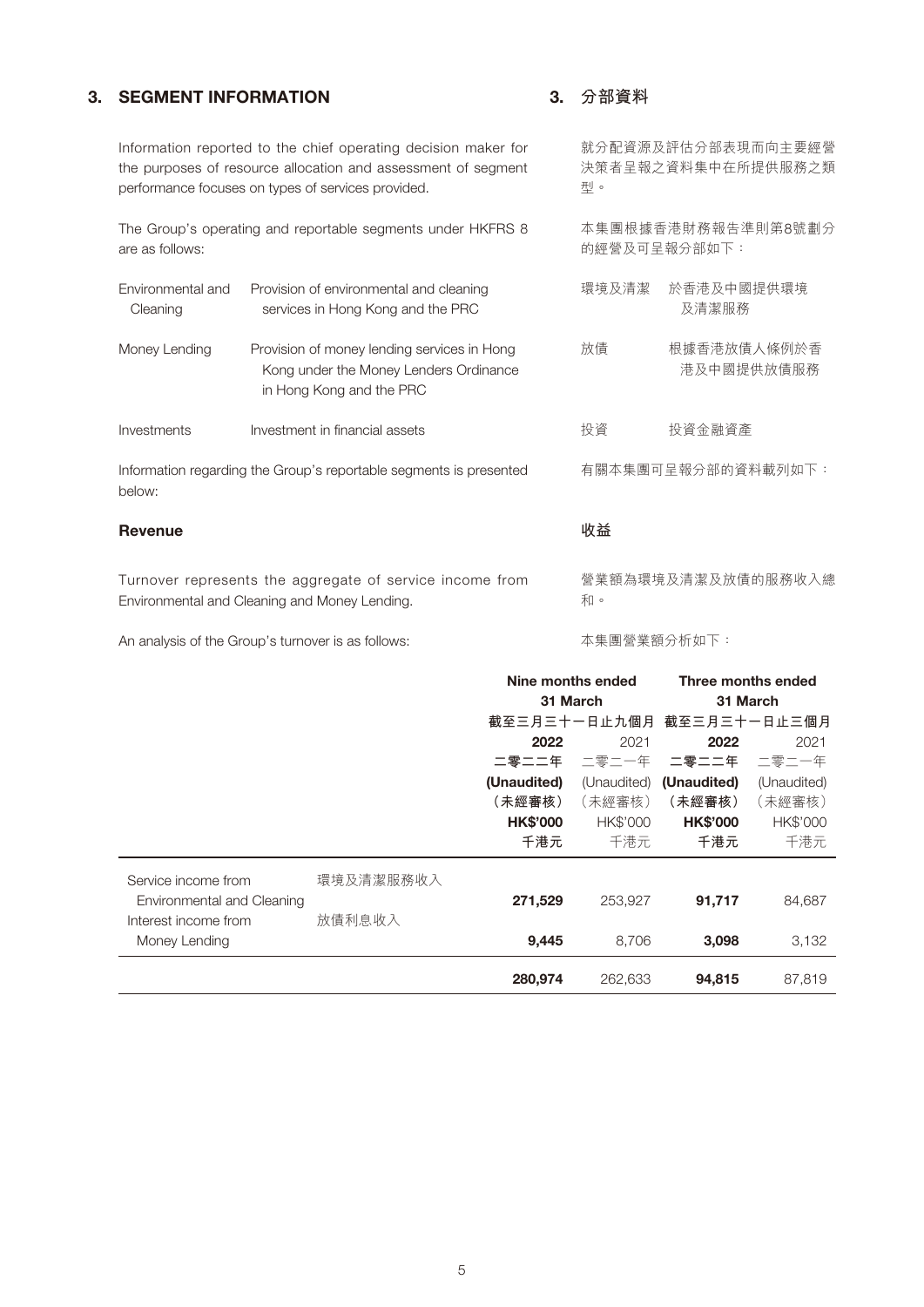# 4. OTHER INCOME, OTHER GAIN AND OTHER 4. 其他收入 **· 其他收益以及其他**虧 LOSSES AND IMPAIRMENTS

**損及減值**

|                                                |                   | <b>Nine months ended</b> |             | Three months ended<br>31 March |                 |  |  |
|------------------------------------------------|-------------------|--------------------------|-------------|--------------------------------|-----------------|--|--|
|                                                |                   | 31 March                 |             |                                |                 |  |  |
|                                                |                   | 截至三月三十一日止九個月<br>2022     | 2021        | 截至三月三十一日止三個月<br>2022<br>2021   |                 |  |  |
|                                                |                   | 二零二二年                    | 二零二一年       | 二零二二年                          | 二零二一年           |  |  |
|                                                |                   | (Unaudited)              | (Unaudited) | (Unaudited)                    | (Unaudited)     |  |  |
|                                                |                   | (未經審核)                   | (未經審核)      | (未經審核)                         | (未經審核)          |  |  |
|                                                |                   | <b>HK\$'000</b>          | HK\$'000    | <b>HK\$'000</b>                | HK\$'000        |  |  |
|                                                |                   | 千港元                      | 千港元         | 千港元                            | 千港元             |  |  |
|                                                | 其他收入:             |                          |             |                                |                 |  |  |
| <b>Other income:</b><br>Interest income        | 利息收入              | 28                       | 112         | 9                              | 5               |  |  |
| Government grants (Note)                       | 政府補助(附註)          |                          | 24,528      |                                |                 |  |  |
| Gain on disposal of property,                  | 出售物業、廠房及設備        |                          |             |                                |                 |  |  |
| plant and equipment                            | 收益                | 1                        |             |                                |                 |  |  |
| Sundry income                                  | 雜項收入              | 203                      | 82          | 148                            | 81              |  |  |
|                                                |                   |                          |             |                                |                 |  |  |
|                                                |                   | 232                      | 24,722      | 157                            | 86              |  |  |
| Other gain:                                    | 其他收益:             |                          |             |                                |                 |  |  |
| Reversal of impairment                         | 撥回應收貸款            |                          |             |                                |                 |  |  |
| allowance for loan                             | 減值撥備              |                          |             |                                |                 |  |  |
| receivables                                    |                   | 18                       |             |                                | 10              |  |  |
| Net realised gain on financial                 | 按公平值計入損益之         |                          |             |                                |                 |  |  |
| assets at fair value                           | 金融資產之已變現          |                          |             |                                |                 |  |  |
| through profit or loss                         | 收益淨額              | 30                       |             |                                |                 |  |  |
| Revaluation gain on property,                  | 物業、廠房及設備之<br>重估收益 |                          |             |                                |                 |  |  |
| plant and equipment                            |                   | 4,420                    |             |                                |                 |  |  |
|                                                |                   | 4,468                    |             |                                | 10 <sup>1</sup> |  |  |
| <b>Other losses and</b>                        | 其他虧損及減值:          |                          |             |                                |                 |  |  |
| impairments:                                   |                   |                          |             |                                |                 |  |  |
| Impairment allowance                           | 應收貸款及利息           |                          |             |                                |                 |  |  |
| for loans and interest                         | 減值撥備              |                          |             |                                |                 |  |  |
| receivables                                    |                   |                          | (8,983)     |                                |                 |  |  |
| Net realised loss on financial                 | 按公平值計入損益          |                          |             |                                |                 |  |  |
| assets at fair value<br>through profit or loss | 之金融資產之<br>已變現虧損淨額 |                          | (801)       |                                | (801)           |  |  |
| Net unrealised loss on                         | 按公平值計入損益之         |                          |             |                                |                 |  |  |
| financial assets at fair value                 | 金融資產之未變現          |                          |             |                                |                 |  |  |
| through profit or loss                         | 虧損淨額              | (9)                      |             | (2)                            |                 |  |  |
| Revaluation loss on property,                  | 物業、廠房及設備          |                          |             |                                |                 |  |  |
| plant and equipment                            | 重估虧損              |                          | (117)       |                                |                 |  |  |
| Loss on written of property,                   | 撇銷物業、廠房及          |                          |             |                                |                 |  |  |
| plant and equipment, net                       | 設備虧損淨額            |                          | (290)       |                                |                 |  |  |
| Loss on deregistration of                      | 註銷附屬公司的           |                          |             |                                |                 |  |  |
| subsidiaries                                   | 虧損                |                          | (901)       |                                |                 |  |  |
|                                                |                   | (9)                      | (11,092)    | (2)                            | (801)           |  |  |
|                                                |                   | 4,691                    | 13,630      | 155                            | (705)           |  |  |

Note: The Group successfully applied for fund support from the Employment Support Scheme (the "ESS") under the Anti-epidemic Fund, set up by the Hong Kong Special Administrative Region Government ("HKSAR Government"). The purpose of the funding is to provide financial support to enterprises to retain their employees who would otherwise be made redundant. Under the terms of the grant, the Group is required not to make redundancies during the subsidy period and to spend all the funding on paying wages to the employees.

附註:本集團成功自香港特別行政區政府(「香 港特別行政區政府」)設立的防疫抗疫 基金保就業計劃(「保就業計劃」)中申請 資金支持。該筆資金的用途是為企業提 供財務支持,以挽留可能會被裁員的僱 員。根據補助條款,本集團於補貼期間 不得裁員並將所有資金用於支付僱員工 資。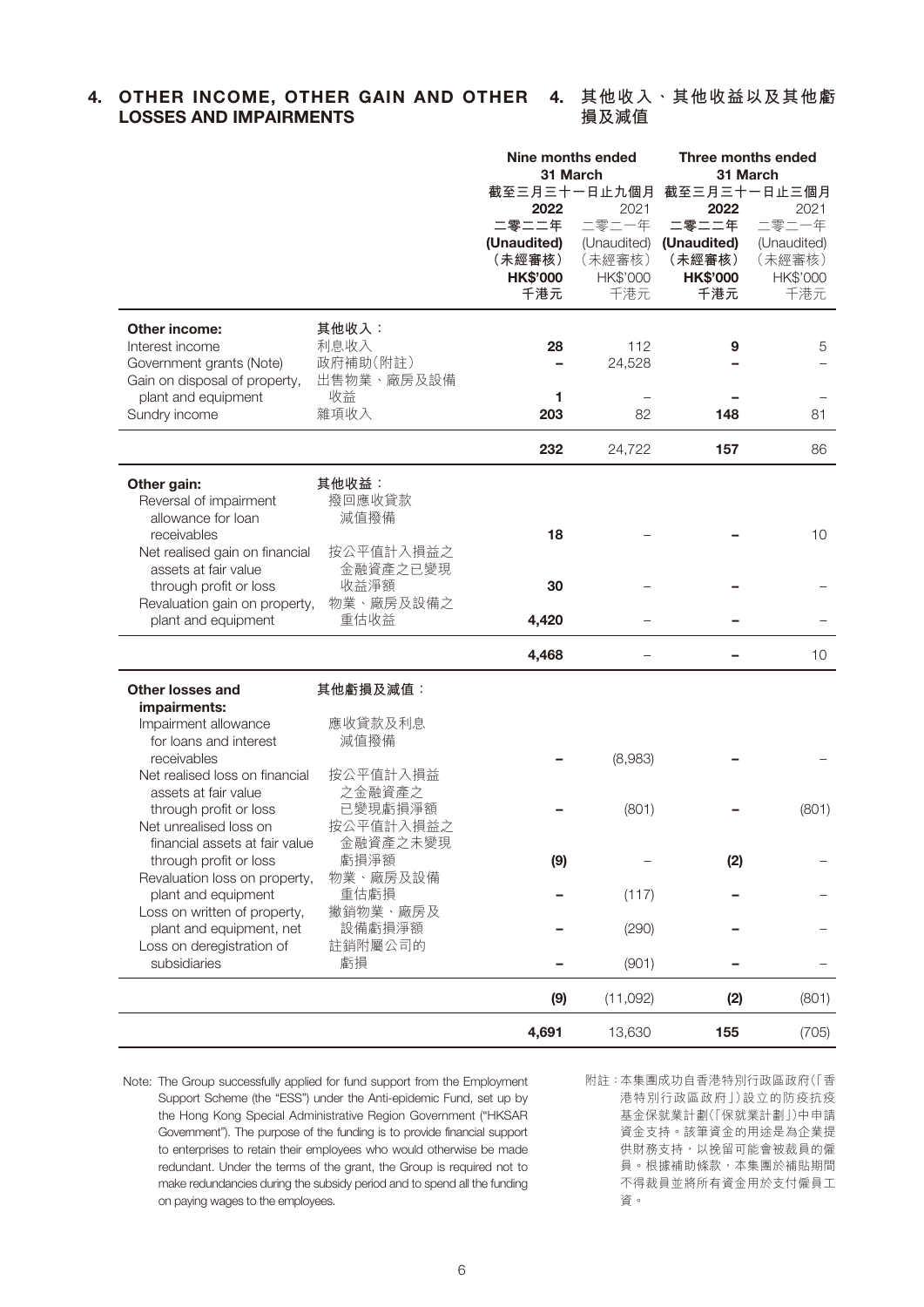# 5. FINANCE COSTS 5. **融資成本**

|                                |           | Nine months ended |          | Three months ended<br>31 March |             |  |
|--------------------------------|-----------|-------------------|----------|--------------------------------|-------------|--|
|                                |           | 31 March          |          |                                |             |  |
|                                |           |                   |          | 截至三月三十一日止九個月 截至三月三十一日止三個月      |             |  |
|                                |           | 2022              | 2021     |                                | 2021        |  |
|                                |           | 二零二二年             | 二零二一年    | 二零二二年                          | 二零二一年       |  |
|                                |           | (Unaudited)       |          | (Unaudited) (Unaudited)        | (Unaudited) |  |
|                                |           | (未經審核)            | (未經審核)   | (未經審核)                         | (未經審核)      |  |
|                                |           | <b>HK\$'000</b>   | HK\$'000 | <b>HK\$'000</b>                | HK\$'000    |  |
|                                |           | 千港元               | 千港元      | 千港元                            | 千港元         |  |
| Effective interest on the bond | 債券之實際利息   | 354               | 629      |                                | 210         |  |
| Finance charges on             | 融資租賃承擔項下之 |                   |          |                                |             |  |
| obligations under finance      | 融資費用      |                   |          |                                |             |  |
| leases                         |           |                   |          |                                |             |  |
| Interest on bank borrowings    | 銀行借款之利息   | 391               | 408      | 128                            | 134         |  |
| Interest on lease liabilities  | 租賃負債之利息   | 87                | 46       | 27                             | 11          |  |
|                                |           | 832               | 1,083    | 155                            | 355         |  |

# 6. PROFIT BEFORE TAXATION

Profit before taxation has been arrived at after charging:

# 6. **除稅前溢利**

除稅前溢利已扣除下列各項:

|                                |               | Nine months ended |             | Three months ended |              |  |  |
|--------------------------------|---------------|-------------------|-------------|--------------------|--------------|--|--|
|                                |               | 31 March          |             | 31 March           |              |  |  |
|                                |               | 截至三月三十一日止九個月      |             |                    | 截至三月三十一日止三個月 |  |  |
|                                |               | 2022              | 2021        | 2022               | 2021         |  |  |
|                                |               | 二零二二年             | 二零二一年       | 二零二二年              | 二零二一年        |  |  |
|                                |               | (Unaudited)       | (Unaudited) | (Unaudited)        | (Unaudited)  |  |  |
|                                |               | (未經審核)            | (未經審核)      | (未經審核)             | (未經審核)       |  |  |
|                                |               | <b>HK\$'000</b>   | HK\$'000    | <b>HK\$'000</b>    | HK\$'000     |  |  |
|                                |               | 千港元               | 千港元         | 千港元                | 千港元          |  |  |
| Gain on disposals of property, | 出售物業、廠房及設備    |                   |             |                    |              |  |  |
| plant and equipment            | 收益            | 1                 |             |                    |              |  |  |
| Depreciation of property,      | 物業、廠房及設備折舊    |                   |             |                    |              |  |  |
| plant and equipment            |               | 3,064             | 2,357       | 1,039              | 791          |  |  |
| Depreciation of a right-of-use | 使用權資產折舊       |                   |             |                    |              |  |  |
| assets                         |               | 1,422             | 1,565       | 475                | 589          |  |  |
| Cost of consumable goods       | 消耗品成本         | 5,096             | 5,614       | 2,096              | 1,917        |  |  |
| Staff costs including          | 員工成本(包括董事薪酬): |                   |             |                    |              |  |  |
| Directors' emoluments:         |               |                   |             |                    |              |  |  |
| Salaries, wages, allowances    | 薪金、工資、津貼      |                   |             |                    |              |  |  |
| and other benefits             | 及其他福利         | 147,007           | 141,192     | 48,941             | 47,658       |  |  |
| Contributions to defined       | 定額供款退休計劃      |                   |             |                    |              |  |  |
| contribution retirement        | 的供款           |                   |             |                    |              |  |  |
| plans                          |               | 5,349             | 4,664       | 1,764              | 1,636        |  |  |
|                                |               |                   |             |                    |              |  |  |
|                                |               | 152,356           | 145,856     | 50,705             | 49,294       |  |  |
| Expenses relating to short-    | 與短期租賃及低價值資產   |                   |             |                    |              |  |  |
| term leases and leases of      | 租賃有關的開支       |                   |             |                    |              |  |  |
| low-value assets               |               | 1,701             | 1,544       | 569                | 449          |  |  |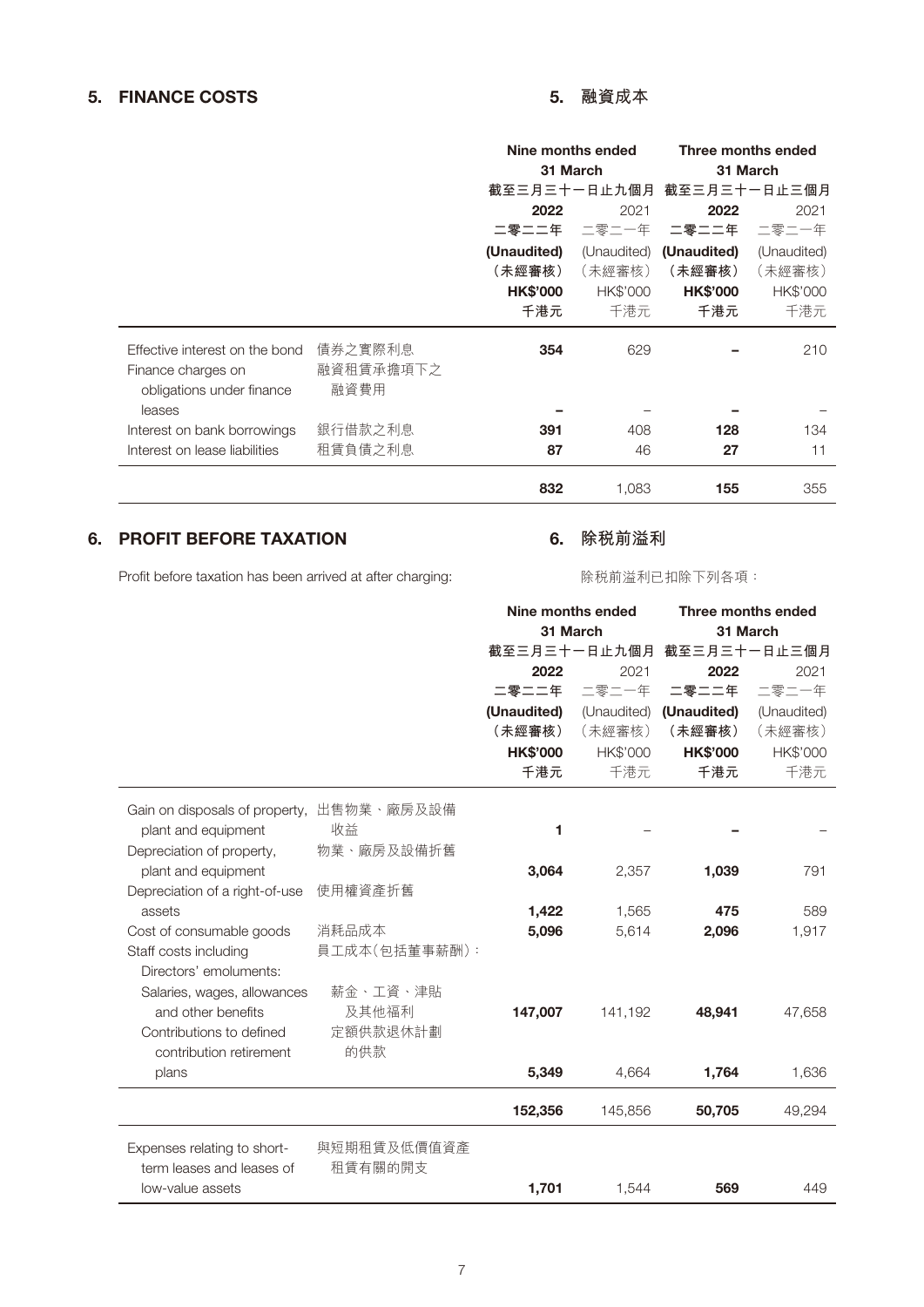# 7. INCOME TAX EXPENSES/(CREDIT)

# 7. **所得稅開支╱(抵免)**

|                                                                   |                          | Nine months ended |             | Three months ended        |             |  |  |
|-------------------------------------------------------------------|--------------------------|-------------------|-------------|---------------------------|-------------|--|--|
|                                                                   |                          | 31 March          |             | 31 March                  |             |  |  |
|                                                                   |                          |                   |             | 截至三月三十一日止九個月 截至三月三十一日止三個月 |             |  |  |
|                                                                   |                          | 2022              | 2021        | 2022                      | 2021        |  |  |
|                                                                   |                          | 二零二二年             | 二零二一年       | 二零二二年                     | 二零二一年       |  |  |
|                                                                   |                          | (Unaudited)       | (Unaudited) | (Unaudited)               | (Unaudited) |  |  |
|                                                                   |                          | (未經審核)            | (未經審核)      | (未經審核)                    | (未經審核)      |  |  |
|                                                                   |                          | <b>HK\$'000</b>   | HK\$'000    | <b>HK\$'000</b>           | HK\$'000    |  |  |
|                                                                   |                          | 千港元               | 千港元         | 千港元                       | 千港元         |  |  |
| Current tax:<br>Hong Kong Profits Tax<br>- Current year provision | 即期税項:<br>香港利得税<br>一本年度撥備 | 868               | 761         | 240                       | 309         |  |  |
| - (Over)/Under-provision<br>in prior periods                      | 一過往期間<br>(超額撥備)/<br>撥備不足 | (585)             | (15)        | (585)                     |             |  |  |
| <b>PRC EIT</b><br>- Current year provision                        | 中國企業所得税<br>一本年度撥備        | 298               | 71          | 18                        | (65)        |  |  |
|                                                                   |                          |                   |             |                           |             |  |  |
|                                                                   |                          | 581               | 817         | (327)                     | 244         |  |  |
| Deferred tax                                                      | 遞延税項                     | (41)              | (33)        | (74)                      | (193)       |  |  |
| Income tax expenses/(credit)                                      | 所得税開支/(抵免)               | 540               | 784         | (401)                     | 51          |  |  |

Hong Kong profits tax is calculated at the rate of 8.25% for the first HK\$2,000,000 estimated assessable profits and 16.5% for estimated assessable profits above HK\$2,000,000 for the group entity qualified for the two-tiered profits tax rates regime introduced pursuant to the Inland Revenue (Amendment) (No. 7) Bill 2017. For group entities not qualifying for the two-tiered profits tax rates regime, the provision for Hong Kong profits tax is calculated at the rate of 16.5%.

PRC Enterprise Income Tax ("EIT") is calculated at 25% for the estimated assessable profits of PRC subsidiaries of the Group.

Under the PRC tax law, profits of the Group's subsidiaries in the PRC (the "PRC subsidiaries") derived since 1 January 2008 is subject to withholding income tax at rates of 5% or 10% upon the distribution of such profits to foreign investors or companies incorporated in Hong Kong or for other foreign investors, respectively.

根據二零一七年稅務(修訂)(第7號)條例 草案引入利得税兩級制,合資格集團實體 的首2,000,000港元估計應課稅溢利按稅 率8.25%計算香港利得税, 2,000,000港 元以上的估計應課稅溢利按稅率16.5%計 算香港利得稅。就未符合利得稅兩級制資 格的集團實體而言,香港利得稅撥備以稅 率16.5%計算。

中國企業所得稅(「企業所得稅」)乃就本集 團中國附屬公司的估計應課稅溢利按25% 計算。

根據中國税法,本集團中國附屬公司(「中 國附屬公司」)自二零零八年一月一日產生 的溢利須於分派有關溢利予外國投資者或 於香港註冊成立的公司或其他海外投資者 時分別按稅率5%或10%預扣所得稅。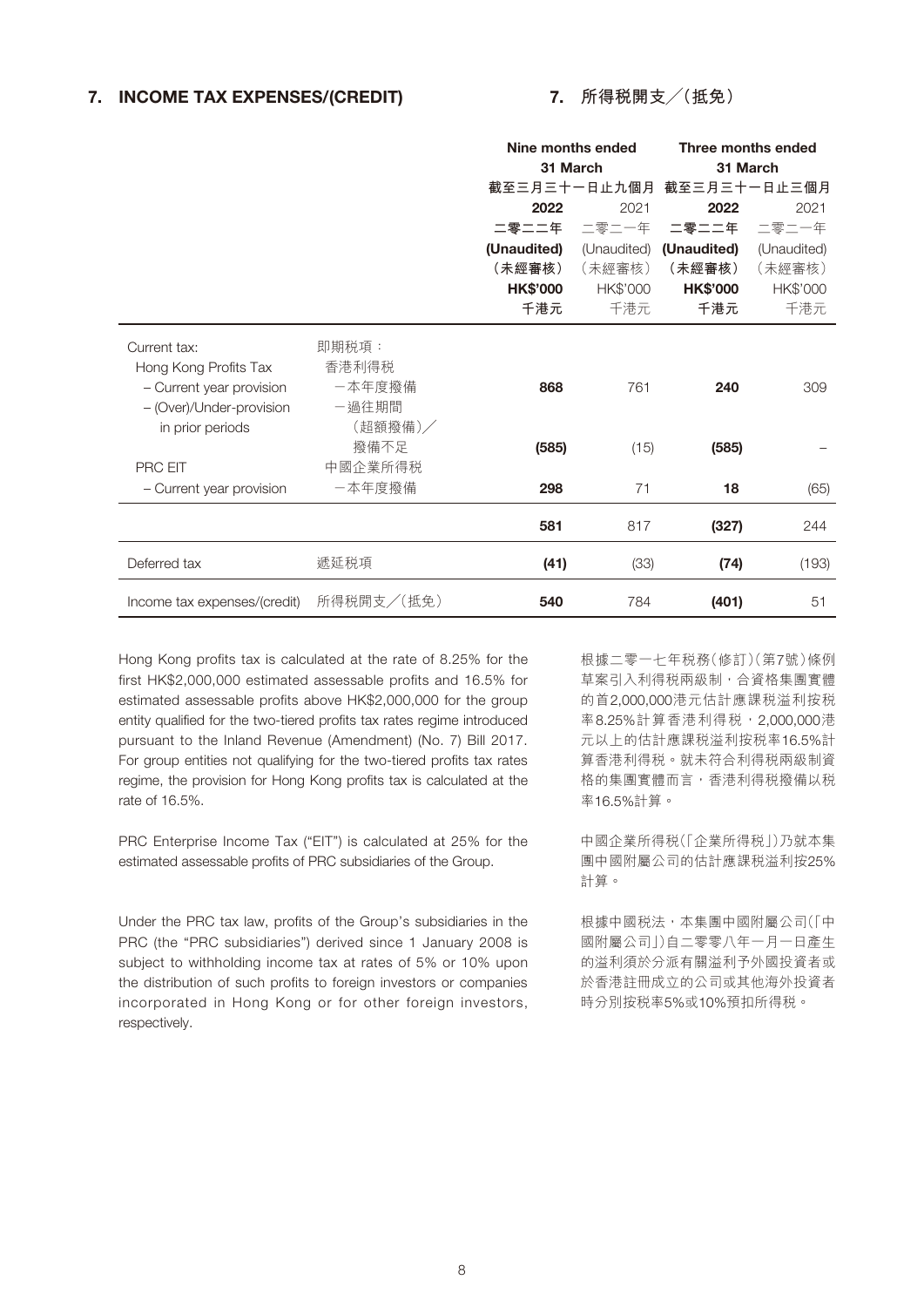# 7. INCOME TAX EXPENSES/(CREDIT) (CONTINUED)

At 31 March 2021 and 31 March 2020, no deferred tax liabilities have been recognised in respect of tax that would be payable on the unremitted profits of the PRC subsidiaries derived since 1 January 2008 as the directors of the Company is in a position to control the dividend policies of the PRC subsidiaries and no distribution of such profits is expected to be declared from the PRC subsidiaries in the foreseeable future.

# 8. DIVIDENDS

The Board does not recommend the payment of any dividend for the nine months ended 31 March 2022 (nine months ended 31 March 2021: HK\$Nil).

# 9. EARNINGS PER SHARE

The calculation of basic and diluted earnings per share is based on the following:

# 7. **所得稅開支╱(抵免)(續)**

於二零二一年三月三十一日及二零二零年 三月三十一日,並無就自二零零八年一月 一日產生的中國附屬公司未匯出溢利應付 税項確認遞延税項負債,原因為本公司董 事可控制中國附屬公司的股息政策及預期 中國附屬公司不會於可見未來宣派分配有 關溢利。

# 8. **股息**

董事會不建議就截至二零二二年三月 三十一日止九個月派付任何股息(截至二 零二一年三月三十一日止九個月:零港 元)。

# 9. **每股盈利**

計算每股基本及攤薄盈利時乃以下列數據 為基礎:

|                                                                                                    |                                     | Nine months ended |             | Three months ended |             |  |  |
|----------------------------------------------------------------------------------------------------|-------------------------------------|-------------------|-------------|--------------------|-------------|--|--|
|                                                                                                    |                                     | 31 March          |             | 31 March           |             |  |  |
|                                                                                                    |                                     | 截至三月三十一日止九個月      |             | 截至三月三十一日止三個月       |             |  |  |
|                                                                                                    |                                     | 2022              | 2021        | 2022               | 2021        |  |  |
|                                                                                                    |                                     | 二零二二年             | 二零二一年       | 二零二二年              | 二零二一年       |  |  |
|                                                                                                    |                                     | (Unaudited)       | (Unaudited) | (Unaudited)        | (Unaudited) |  |  |
|                                                                                                    |                                     | (未經審核)            | (未經審核)      | (未經審核)             | (未經審核)      |  |  |
|                                                                                                    |                                     | <b>HK\$'000</b>   | HK\$'000    | <b>HK\$'000</b>    | HK\$'000    |  |  |
|                                                                                                    |                                     | 千港元               | 千港元         | 千港元                | 千港元         |  |  |
| Profit for the period<br>attributable to owners<br>of the Company for the<br>purposes of basic and | 計算每股基本及攤薄<br>盈利所使用的本公司<br>擁有人應佔期內溢利 |                   |             |                    |             |  |  |
| diluted earnings per share                                                                         |                                     | 14,250            | 16,812      | 3,690              | 214         |  |  |
|                                                                                                    |                                     |                   |             |                    |             |  |  |
|                                                                                                    |                                     | '000'             | '000        | '000'              | '000        |  |  |
|                                                                                                    |                                     | 千股                | 千股          | 千股                 | 千股          |  |  |
| <b>Number of shares</b>                                                                            | 股份數目                                |                   |             |                    |             |  |  |
| Weighted average number<br>of ordinary shares for the<br>purpose of basic and                      | 計算每股基本及攤薄<br>盈利所使用的普通股加<br>權平均數     |                   |             |                    |             |  |  |
| diluted earnings per share                                                                         |                                     | 540,000           | 540,000     | 540,000            | 540,000     |  |  |
|                                                                                                    |                                     |                   |             |                    |             |  |  |

The diluted earnings per share is the same as the basic earnings per share as the Company does not have any potential dilutive ordinary shares.

**由於本公司並無任何潛在攤薄普通股,故** 每股攤薄盈利與每股基本盈利相同。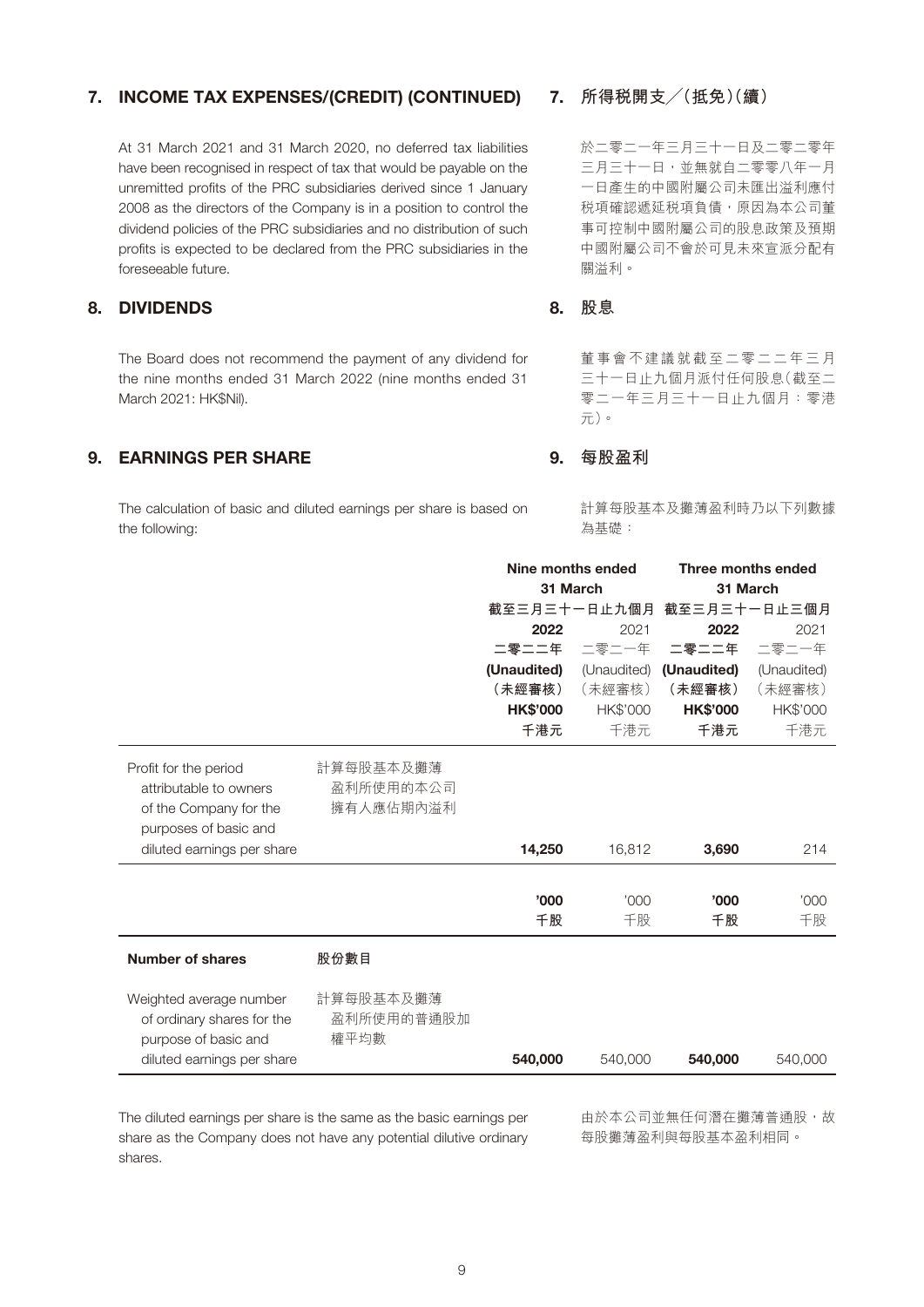# 10. UNAUDITED CONDENSED CONSOLIDATED 10. 未經審核簡明綜合權益變動表 STATEMENT OF CHANGES IN EQUITY

*For the nine months ended 31 March 2022*

截至二零二二年三月三十一日止九個月

|                                                                                                       |                                       |                |                              |                              | Attributable to owners of the Company |                              |                              |                         |                       |                       |                       |
|-------------------------------------------------------------------------------------------------------|---------------------------------------|----------------|------------------------------|------------------------------|---------------------------------------|------------------------------|------------------------------|-------------------------|-----------------------|-----------------------|-----------------------|
|                                                                                                       |                                       |                | 本公司擁有人應佔                     |                              |                                       |                              |                              |                         |                       |                       |                       |
|                                                                                                       |                                       | Share          | Share                        | Other                        | Contribution                          | <b>Exchange</b>              | The PRC<br>statutory         | Accumulated             |                       | Non-<br>controlling   |                       |
|                                                                                                       |                                       | capital        | premium                      | reserve                      | surplus                               | reserve                      | reserve<br>中國法定              | losses                  | Total                 | interests<br>非控股      | Total                 |
|                                                                                                       |                                       | 股本<br>HK\$'000 | 股份溢價<br><b>HK\$'000</b>      | 其他儲備<br><b>HK\$'000</b>      | 繳入盈餘<br><b>HK\$'000</b>               | 匯兑儲備<br>HK\$'000             | 儲備<br><b>HK\$'000</b>        | 累計虧損<br><b>HK\$'000</b> | 總計<br><b>HK\$'000</b> | 權益<br><b>HK\$'000</b> | 總計<br><b>HK\$'000</b> |
|                                                                                                       |                                       | 千港元            | 千港元<br>(note (a))<br>(附註(a)) | 千港元<br>(note (b))<br>(附註(b)) | 千港元<br>(note (c))<br>(附註(c))          | 千港元<br>(note (d))<br>(附註(d)) | 千港元<br>(note (e))<br>(附註(e)) | 千港元                     | 千港元                   | 千港元                   | 千港元                   |
| At 1 July 2021 (Audited)                                                                              | 於二零二一年<br>七月一日<br>(經審核)               |                |                              |                              |                                       |                              |                              |                         |                       |                       |                       |
|                                                                                                       |                                       | 5,400          | 198,524                      | 1,000                        | 21,400                                | 1,042                        | 224                          | (28, 251)               | 199,339               | 3,401                 | 202,740               |
| Changes in equity<br>for the period:                                                                  | 期內權益變動:                               |                |                              |                              |                                       |                              |                              |                         |                       |                       |                       |
| Profit for the period<br>Exchange differences on<br>translation of financial<br>statements of foreign | 期內溢利<br>換算海外業務財務<br>報表之匯兑差額,<br>扣除零税項 |                |                              |                              |                                       |                              |                              | 14,250                  | 14,250                | 387                   | 14,637                |
| operations, net of nil tax                                                                            |                                       | ۰              |                              |                              |                                       | 340                          |                              |                         | 340                   |                       | 340                   |
| Total comprehensive income                                                                            | 期內全面收益總額                              |                |                              |                              |                                       | 340                          |                              | 14,250                  | 14,590                | 387                   | 14,977                |
| for the period                                                                                        |                                       |                |                              |                              |                                       |                              |                              |                         |                       |                       |                       |
| At 31 March 2022<br>(Unaudited)                                                                       | 於二零二二年<br>三月三十一日                      |                |                              |                              |                                       |                              |                              |                         |                       |                       |                       |
|                                                                                                       | (未經審核)                                | 5,400          | 198,524                      | 1,000                        | 21,400                                | 1,382                        | 224                          | (14,001)                | 213,929               | 3,788                 | 217,717               |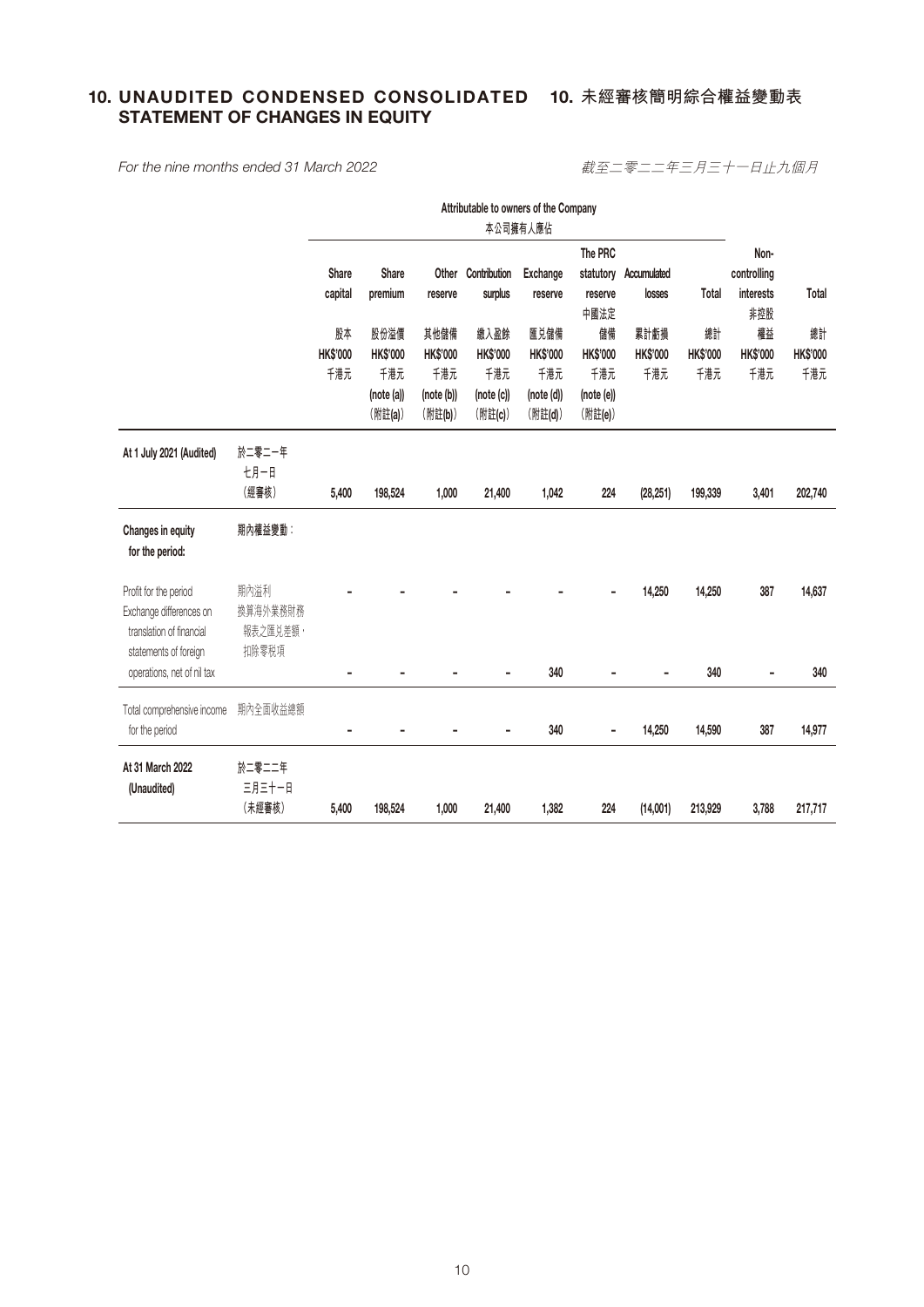# 10. UNAUDITED CONDENSED CONSOLIDATED 10. 未經審核簡明綜合權益變動表(續) STATEMENT OF CHANGES IN EQUITY (CONTINUED)

*For the nine months ended 31 March 2021*

截至二零二一年三月三十一日止九個月

|                                                                                                       |                                       | Attributable to owners of the Company<br>本公司擁有人應佔 |                                                  |                                                  |                                                  |                                                                                 |                                                  |                         |                                  |                          |                       |
|-------------------------------------------------------------------------------------------------------|---------------------------------------|---------------------------------------------------|--------------------------------------------------|--------------------------------------------------|--------------------------------------------------|---------------------------------------------------------------------------------|--------------------------------------------------|-------------------------|----------------------------------|--------------------------|-----------------------|
|                                                                                                       |                                       | Share<br>capital                                  | Share<br>premium                                 | reserve                                          | Other Contribution<br>surplus                    | Statutory<br>surplus<br>Exchange<br>Accumulated<br>losses<br>reserve<br>reserve |                                                  | Total                   | Non-<br>controlling<br>interests | Total                    |                       |
|                                                                                                       |                                       | 股本<br>HK\$'000<br>千港元                             | 股份溢價<br>HK\$'000<br>千港元<br>(note (a))<br>(附註(a)) | 其他儲備<br>HK\$'000<br>千港元<br>(note (b))<br>(附註(b)) | 繳入盈餘<br>HK\$'000<br>千港元<br>(note (c))<br>(附註(c)) | 法定<br>盈餘儲備<br>HK\$'000<br>千港元<br>(note (d))<br>(附註(d))                          | 匯兑儲備<br>HK\$'000<br>千港元<br>(note (e))<br>(附註(e)) | 累計虧損<br>HK\$'000<br>千港元 | 總計<br>HK\$'000<br>千港元            | 非控股權益<br>HK\$'000<br>千港元 | 總計<br>HK\$'000<br>千港元 |
| At 1 July 2020 (Audited)                                                                              | 於二零二零年<br>七月一日<br>(經審核)               | 5,400                                             | 198,524                                          | 1,000                                            | 21,400                                           |                                                                                 | (823)                                            | (47, 219)               | 178,282                          | 1,913                    | 180,195               |
| Changes in equity for<br>the period:                                                                  | 期內權益變動:                               |                                                   |                                                  |                                                  |                                                  |                                                                                 |                                                  |                         |                                  |                          |                       |
| Profit for the period<br>Exchange differences:<br>- translation of financial<br>statements of foreign | 期內溢利<br>匯兑差額:<br>一換算海外業務之<br>財務報表, 扣除 |                                                   |                                                  |                                                  |                                                  |                                                                                 |                                                  | 16,812                  | 16,812                           | 804                      | 17,616                |
| operations, net of nil tax<br>- release upon<br>deregistration of a                                   | 零税項<br>一註銷一間附屬<br>公司後解除               |                                                   |                                                  |                                                  |                                                  |                                                                                 | 784                                              |                         | 784                              |                          | 784                   |
| subsidiary                                                                                            |                                       |                                                   |                                                  |                                                  |                                                  |                                                                                 | 922                                              |                         | 922                              |                          | 922                   |
| Total comprehensive<br>income for the period                                                          | 期內全面收益總額                              | $\overline{a}$                                    |                                                  |                                                  |                                                  |                                                                                 | 1,706                                            | 16,812                  | 18,518                           | 804                      | 19,322                |
| Appropriation                                                                                         | 轉撥                                    |                                                   |                                                  |                                                  |                                                  | 224                                                                             |                                                  | (224)                   |                                  |                          |                       |
| At 31 March 2021<br>(Unaudited)                                                                       | 於二零二一年<br>三月三十一日<br>(未經審核)            | 5,400                                             | 198,524                                          | 1,000                                            | 21,400                                           | 224                                                                             | 883                                              | (30, 631)               | 196,800                          | 2,717                    | 199,517               |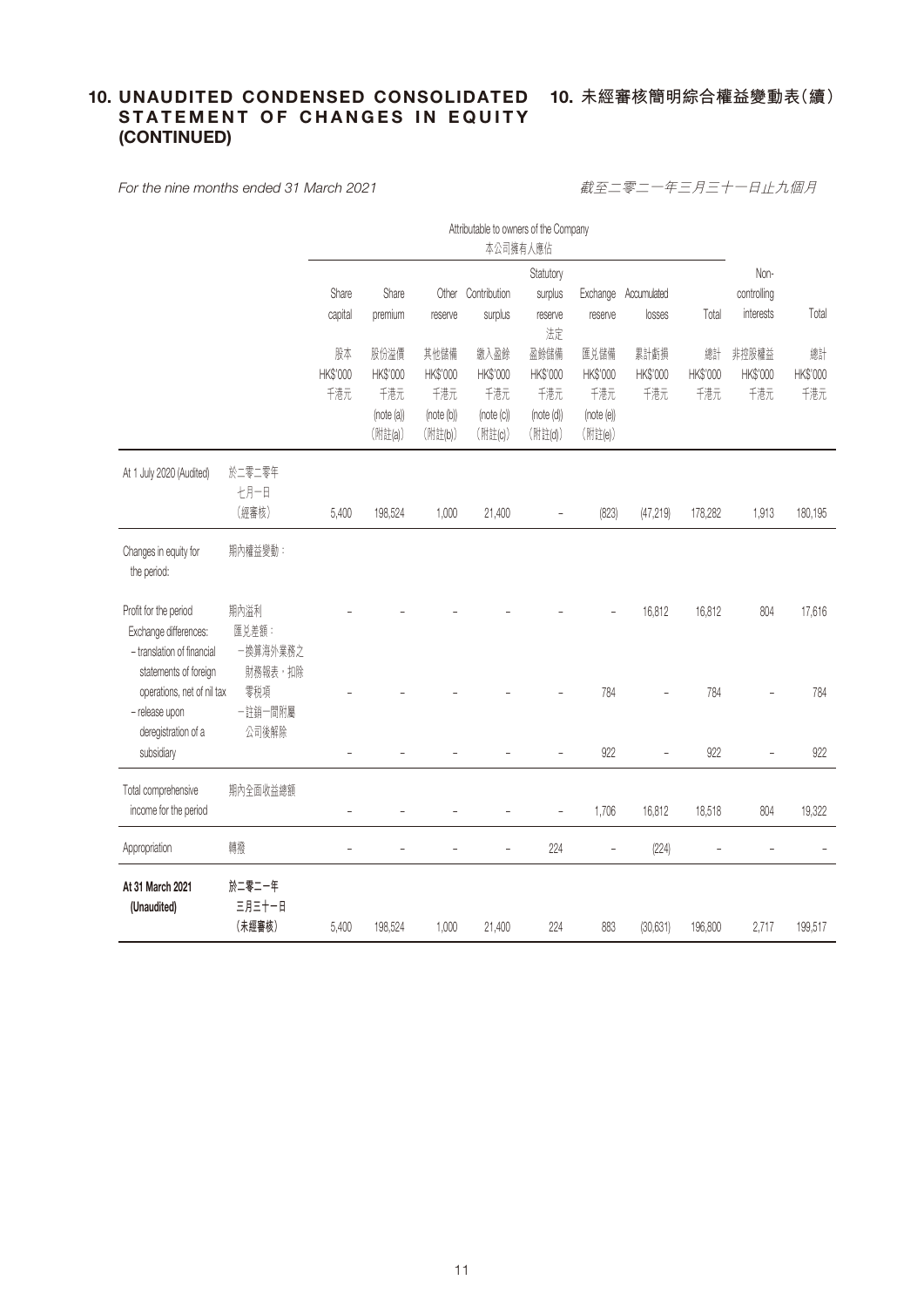Notes:

#### (a) Share premium

Under the Companies Law, Chapter 22 of the Cayman Islands, the funds in the share premium account of the Company are distributable to the shareholders of the Company provided that immediately following the date on which the dividend is proposed to be distributed, the Company will be in a position to pay off its debts as they fall in the ordinary course of business.

#### (b) Other reserve

The amount represents the difference between the nominal amount of shares issued by the Company and the aggregate amount of share capital of subsidiaries acquired under common control pursuant to the group reorganisation in preparation of the listing of the Company's shares on GEM of the Stock Exchange on 17 June 2013.

#### (c) Contribution surplus

The amount represents the amounts due to shareholders capitalised before the listing of the Company's shares on GEM of the Stock Exchange.

#### (d) Statutory surplus reserve

The statutory surplus reserve represents the amount transferred from net profit for the year of the subsidiaries established in the PRC (based on the subsidiaries, PRC statutory financial statements) in accordance with the relevant PRC laws until the statutory surplus reserves reach 50% of the registered capital of the subsidiaries. The statutory surplus reserve cannot be reduced except either in setting off the accumulated losses or increasing capital.

#### (e) Exchange reserve

The exchange reserve comprises all foreign exchange differences arising from the translation of the financial statements of foreign operations.

附註:

#### (a) **股份溢價**

根據開曼群島法例第22章公司法,本公 司的股份溢價賬的資金可供分派予本公司 股東,惟緊隨建議分派股息之日後,本公 司將能清償其日常業務過程中的到期債 務。

#### (b) **其他儲備**

該金額為本公司已發行股份的面值與根據 為籌備本公司股份於二零一三年六月十七 日在聯交所GEM上市而進行的集團重組 收購共同控制附屬公司的股本總額之間的 差額。

# (c) **繳入盈餘**

該金額指已於本公司股份在聯交所GEM 上市前撥充資本的應付股東款項。

#### (d) **法定盈餘儲備**

法定盈餘儲備指根據相關中國法律自中國 成立附屬公司的年內純利(根據附屬公司 的中國法定財務報表)轉撥的金額, 直至 法定盈餘儲備達到該等附屬公司註冊資本 的50%。除非用於抵銷累計虧損或增加資 本,否則不可減少法定盈餘儲備。

#### (e) **匯兌儲備**

匯兑儲備包括換算海外業務財務報表所產 生之所有匯兌差額。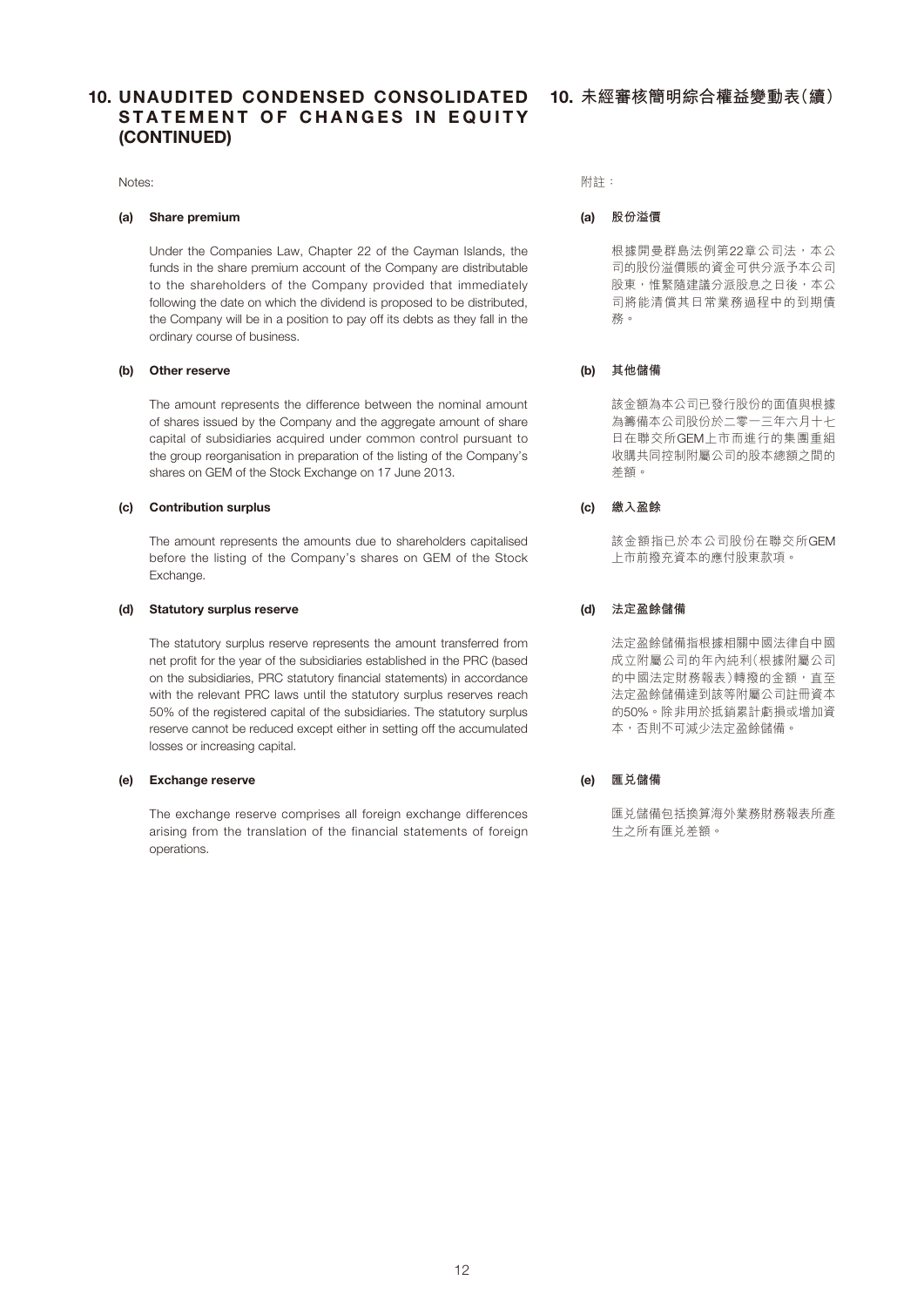# MANAGEMENT DISCUSSION AND ANALYSIS

# BUSINESS OVERVIEW

#### Environmental and Cleaning Services

The Group is principally engaged in the provision of environmental services in Hong Kong and the PRC, which include the provision of cleaning and related services for (i) public area and office cleaning services which involve cleaning of public areas, carpets, floors, toilets, changing rooms, lifts and escalators and emptying of garbage bins at commercial buildings and their tenants, residential complexes, shopping arcades, hotels and public transport facilities such as airport, ferries, ferry terminal, cargo and logistics centre and depots; (ii) overnight kitchen cleaning services mainly at private club and hotels; (iii) external wall and window cleaning services; (iv) stone floor maintenance and restoration services; (v) pest control and fumigation services; (vi) waste management and disposal solutions which mainly involve collection, transportation and disposal of household waste, construction waste and trade waste and sales of recyclable waste such as paper, metal and plastic waste collected during our operations; (vii) housekeeping services where we provide housekeeping services to carry out professional daily housekeeping and cleaning services at local boutique hotels, hostels and serviced apartments; (viii) secure and confidential waste destruction for commercial clients; (ix) sanitation solution for yacht; (x) cleaning and waste management solution for renovated apartment; and (xi) airline catering support services.

# Money Lending Business

The Group conducted its money lending business under the money lenders licences granted by the licensing court pursuant to the Money Lenders Ordinance (Chapter 163 of the Laws of Hong Kong) in Hong Kong since 2017. The Group also conducted its money lending business in the PRC since 2019.

#### Investments in Financial Assets

During the period, the Group invested in financial assets classified as the financial assets at fair value through profit or loss which composed of only the shares of companies listed on the Stock Exchange.

**管理層討論及分析**

# **業務概覽**

#### **環境及清潔服務**

本集團的主要業務為於香港及中國提供環境服 務,包括提供下列各項清潔及相關服務:(i)公 眾地方及辦公室清潔服務,其涉及清潔公眾地 方、地氈、地板、廁所、更衣室、升降機及自 動梯,以及在商業大廈及其租戶、住宅屋苑、 購物商場、酒店及公共運輸設施(如機場、渡 輪、渡輪碼頭、貨物及物流中心及車廠)等地 方收集掏空垃圾箱;(ii)通宵廚房清潔服務,有 關服務主要提供予私人會所及酒店;(iii)外牆及 玻璃清潔服務;(iv)石材地板保養及翻新服務; (v)滅蟲及焗霧處理服務;(vi)廢物管理及處置解 決方案,其主要涉及收集、運輸及處置住戶廢 物、建築廢物及商貿廢物及出售在本公司業務 過程中收集所得的可循環再用廢物,例如:廢 紙、金屬及塑膠; (vii)房務服務, 我們為本地精 品酒店、賓館及服務式公寓提供房務服務,每 日進行專業的房務及清潔服務;(viii)為商業客戶 提供敏感及保密文件銷毀服務;(ix)為遊艇提供 衞生解決方案;(x)為翻新公寓提供清潔及廢物 管理解決方案;及(xi)航空餐飲支持服務。

# **放債業務**

自二零一七年起,本集團獲香港牌照法庭根 據香港法例第163章放債人條例授予放債人牌 照,據此開展放債業務。自二零一九年起,本 集團亦於中國開展放債業務。

# **投資金融資產**

於期內,本集團投資分類為按公平值計入損益 之金融資產,其僅包括於聯交所上市公司之股 份。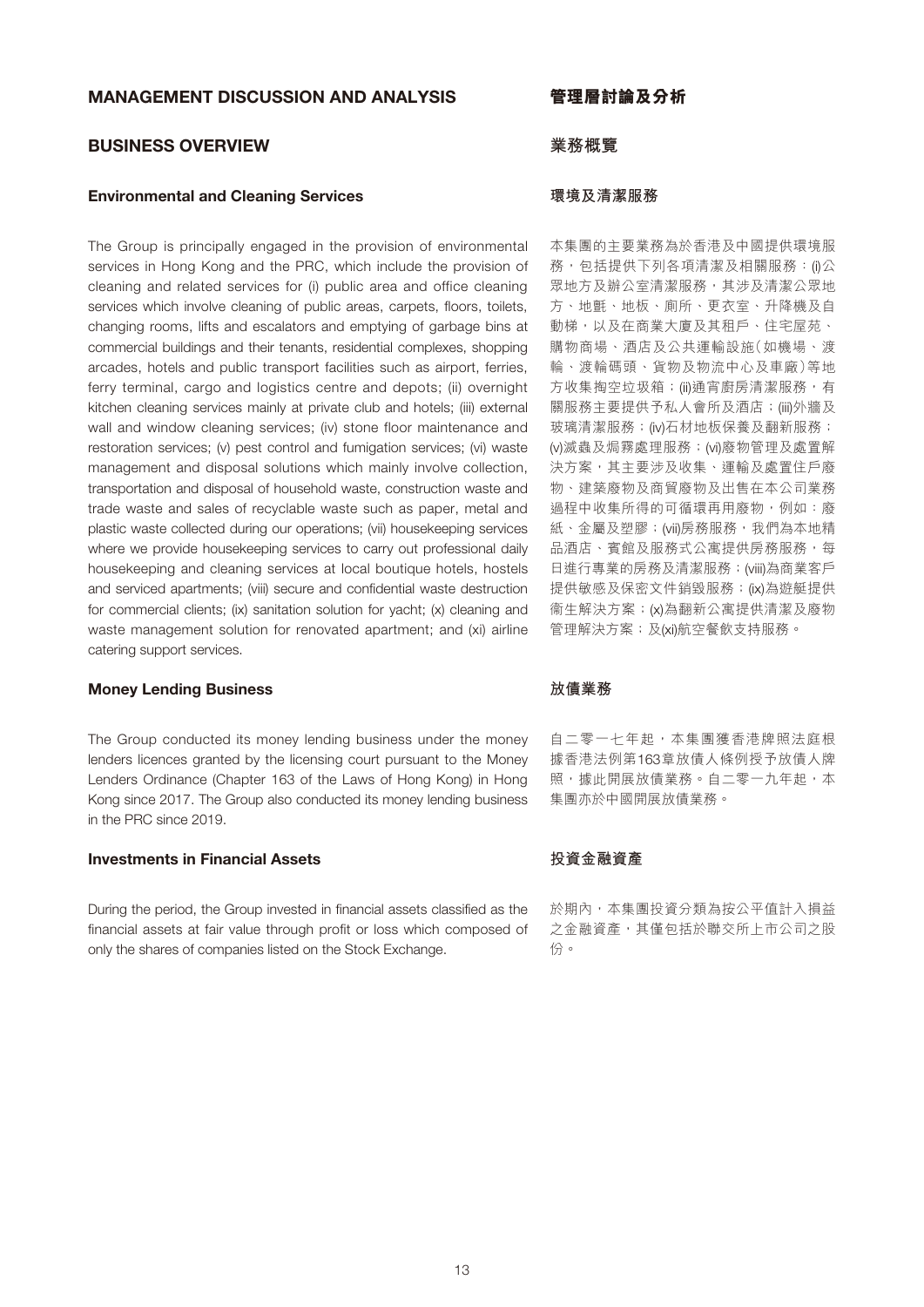# BUSINESS REVIEW

# Environmental and Cleaning Services in Hong Kong

Compared to the revenue of approximately HK\$227.3 million for the nine months ended 31 March 2021, the environmental and cleaning services in Hong Kong contributed revenue of approximately HK\$251.1 million for the nine months ended 31 March 2022. The increase is mainly attributable to several new services contracts in the residential sector awarded.

#### *Results*

During the nine months ended 31 March 2021, the Group was granted by the HKSAR Government an one-off subsidy amounting to approximately HK\$24.3 million under the ESS for part of the monthly salaries of our employees under the environmental and cleaning services in Hong Kong from July to November 2020 which was included in the "Other income" for the period.

For the nine months ended 31 March 2022, the environmental and cleaning business in Hong Kong achieved a net profit of approximately HK\$5.7 million as compared to the net profit of approximately HK\$2.1 million (excluding the one-off subsidy from the ESS) for the nine months ended 31 March 2021. The increase is mainly attributable to higher profit margin contributed from services contracts in the residential sector.

#### Environmental and Cleaning Services in Shanghai, the PRC

The Shanghai Operations lost several cleaning service contracts and recorded a decrease in the revenue by approximately HK\$6.2 million to approximately HK\$20.4 million for the nine months ended 31 March 2022 (2021: approximately HK\$26.6 million). Besides, the net profit from the Shanghai Operations is approximately HK\$0.8 million for the nine months ended 31 March 2022 as compared to the net profit of approximately HK\$1.6 million for the nine months ended 31 March 2021.

#### Money Lending Business

The economy in Hong Kong and the PRC have been challenging for all businesses with the prolonged Sino-US trade tensions and the worldwide spreading of COVID-19. Amid such negative factors, some of our borrowers under the money lending business have been severely affected and are in financial difficulties, and therefore have defaulted on repayment of their loans and interests on schedules. Therefore, the Group recognized the net impairment loss of approximately HK\$9.0 million on part of these past due loans and interests receivables from such borrowers for the nine months ended 31 March 2021 specifically. Nevertheless, the Group has been taking actions, including but not limited to legal proceedings against these borrowers, to recover the loan principals, interests and all other related recovery costs incurred.

# **業務回顧**

### **香港環境及清潔服務**

與截至二零二一年三月三十一日止九個月的收 益約227,300,000港元相比,香港環境及清潔 服務於截至二零二二年三月三十一日止九個月 貢獻收益約251,100,000港元。該增加乃主要 由於取得住宅分部若干新服務合約。

#### **業績**

截至二零二一年三月三十一日止九個月,本集 團獲得香港特別行政區政府授予保就業計劃項 下的一次性補貼約24,300,000港元,以用於 二零二零年七月至十一月香港環境及清潔服務 分部的僱員的部分月薪,而有關補貼計入期內 「其他收入」。

截至二零二二年三月三十一日止九個月,香港 環境及清潔業務錄得純利約5,700,000港元,而 截至二零二一年三月三十一日止九個月則錄得 純利約2,100,000港元(不包括保就業計劃的一 次性補貼)。該增加乃主要由於住宅分部服務 合約貢獻較高的利潤率。

# **中國上海環境及清潔服務**

上海業務於截至二零二二年三月三十一日止九 個月失去若干清潔服務合約及錄得收益減少約 6,200,000港元至約20,400,000港元(二零二一 年:約26,600,000港元)。此外,截至二零 二二年三月三十一日止九個月,上海業務的純 利約為800,000港元,而截至二零二一年三月 三十一日止九個月的純利約為1,600,000港元。

#### **放債業務**

由於中美貿易關係持續緊張及COVID-19在全 球蔓延,香港及中國經濟形勢對於所有企業而 言富有挑戰性。鑑於有關不利因素,放債業務 項下的若干借款人已受到嚴重影響及陷入財務 困難,故延遲按計劃償還貸款及利息。因此, 具體而言,本集團已就截至二零二一年三月 三十一日止九個月部分應收有關借款人的該等 逾期貸款及利息確認減值虧損淨額約9,000,000 港元。然而,本集團持續採取行動(包括但不 限於針對該等借款人提出法律訴訟)以收回貸 款本金、利息及產生的所有其他相關收回成 本。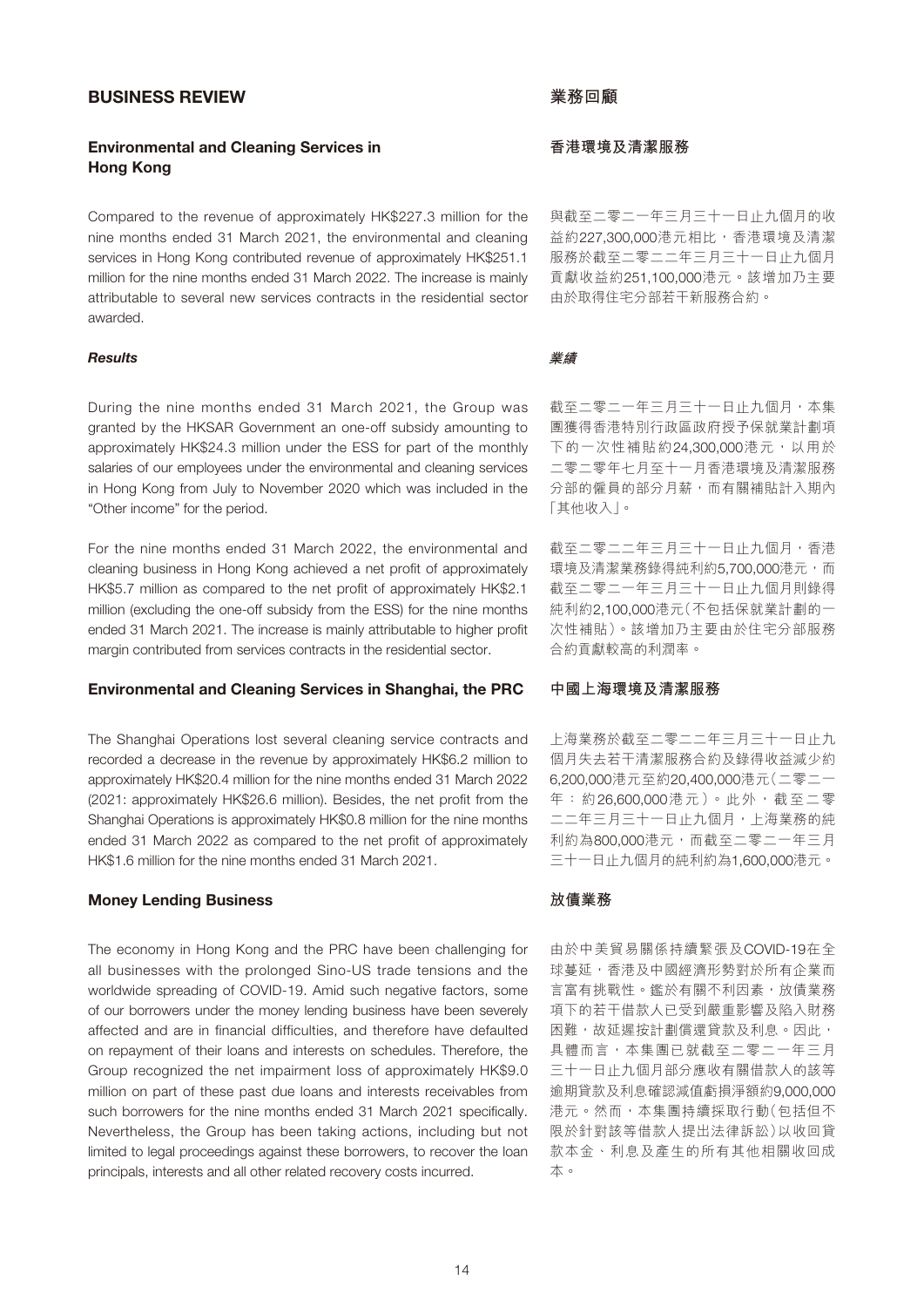As at 31 March 2022, the Group granted several loans in the aggregate principal amount of approximately HK\$111.5 million (30 June 2021: approximately HK\$117.4 million) to independent third party borrowers with interest bearing at rates ranging from 6%–24% (30 June 2021: 6%– 24%) per annum. The interest income from the money lending business for the nine months ended 31 March 2022 amounted to approximately HK\$9.4 million (2021: approximately HK\$8.7 million).

The money lending business recorded a net profit of approximately HK\$7.4 million for the nine months ended 31 March 2022 (2021: approximately HK\$4.7 million) (excluding the impairment loss on the loan and interest receivables). The increase is primarily attributable to the increase in the average loan balances granted during the nine months ended 31 March 2022.

#### Properties in Hong Kong

As at 31 December 2021, the market prices and sentiment of the commercial properties in Hong Kong has been gradually and slightly rebounding since early 2021. As a result, a revaluation gain of approximately HK\$4.4 million (31 December 2020: revaluation loss of approximately HK\$0.1 million) on the Group's commercial properties is recorded based on the independent valuation as at 31 December 2021.

# Investments in Financial Assets

The Group's investment strategy is to review the investment portfolio continuously and make appropriate adjustments (by acquisition or disposal) according to the market situation, with an aim to generate reasonable returns. During the nine months ended 31 March 2022, the Group recorded net unrealised fair value loss amounting to approximately HK\$9,000 (2021: HK\$Nil) and net realised gain on disposals amounting to approximately HK\$30,000 (2021: net realised loss of approximately HK\$0.8 million) from the investments in the financial assets.

於二零二二年三月三十一日,本集團授出若干 本金總額約111,500,000港元(二零二一年六 月三十日:約117,400,000港元)按年利率介 乎6%至24%(二零二一年六月三十日:6%至 24%)計息的貸款予獨立第三方借款人。截至 二零二二年三月三十一日止九個月,放債業務 的利息收入為約9,400,000港元(二零二一年: 約8,700,000港元)。

放債業務於截至二零二二年三月三十一日止九 個月錄得純利約7,400,000港元(二零二一年: 約4,700,000港元)(不包括應收貸款及利息的 減值虧損)。增加乃主要由於截至二零二二年 三月三十一日止九個月授出的平均貸款結餘增 加。

#### **香港物業**

於二零二一年十二月三十一日,位於香港的商 業物業市場價格及信心自二零二一年年初以來 已逐步小幅回升。因此,根據於二零二一年 十二月三十一日的獨立估值,本集團商業物 業錄得重估收益約4,400,000港元(二零二零年 十二月三十一日:重估虧損約100,000港元)。

### **投資金融資產**

本集團的投資策略為持續審閱投資組合並根據 市況作出適當調整(透過收購或出售),旨在產 生合理回報。截至二零二二年三月三十一日止 九個月,本集團錄得投資金融資產之未變現公 平值虧損淨額約9,000港元(二零二一年:零港 元)及已變現出售收益淨額約30,000港元(二零 二一年:已變現虧損淨額約800,000港元)。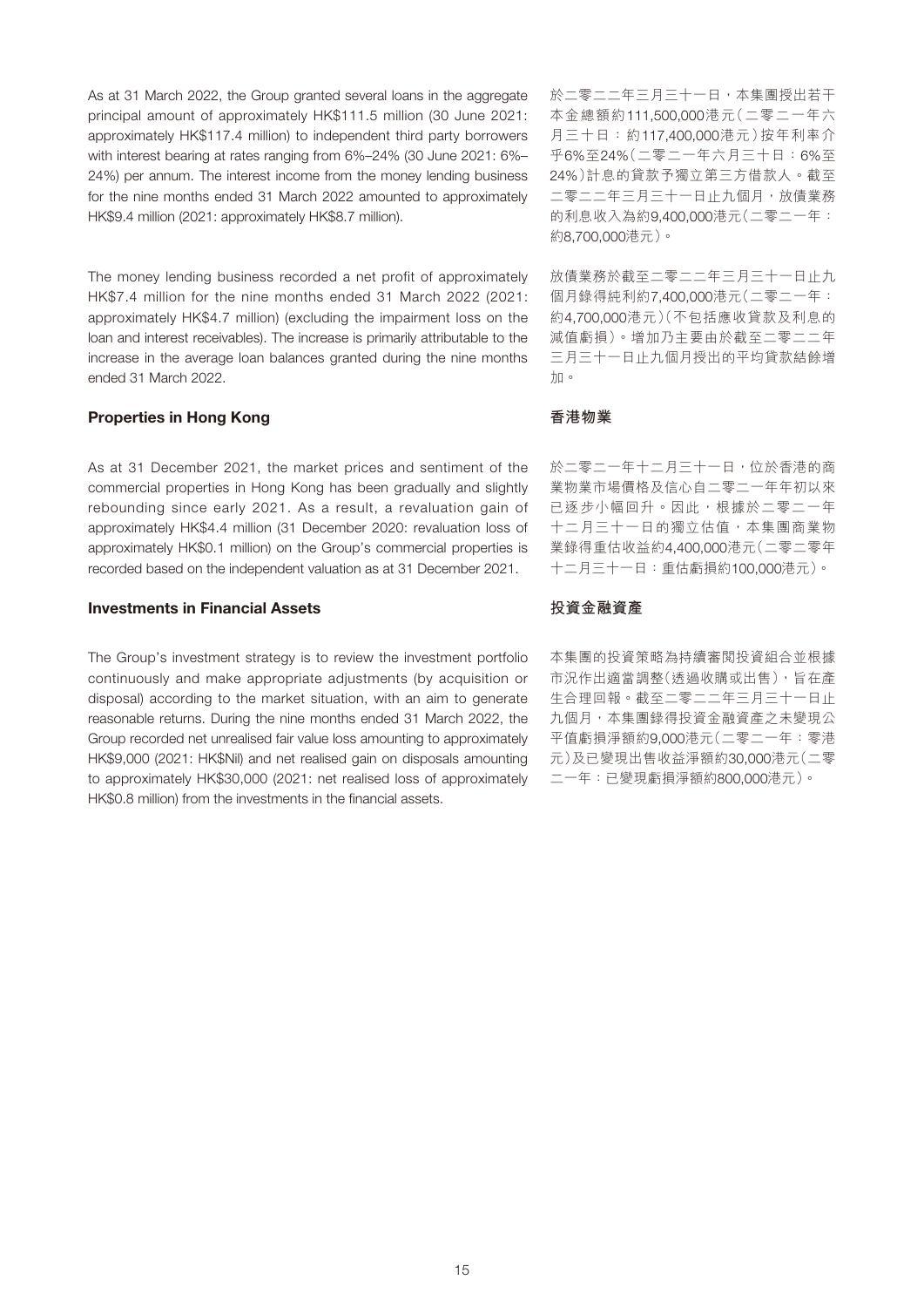As at 31 March 2022, the Group had investments in financial assets classified as financial assets at fair value through profit or loss of approximately HK\$34,000 (31 March 2021: HK\$Nil) which composed of only the shares of companies listed on the Stock Exchange as set out below:

於二零二二年三月三十一日,本集團為數約 34,000港元(二零二一年三月三十一日:零港 元)之金融資產投資獲分類為按公平值計入損 益的金融資產,其僅包括於聯交所上市的公司 之股份載列如下:

| Name of stock                                              |                                                  | Number of<br>shares held<br>as at<br>31 March | Percentage of<br>shareholding<br>in the investee<br>company as at<br>31 March | Investment         | <b>Market value</b><br>as at<br>31 March | Percentage to<br>net assets value<br>of the Group<br>as at<br>31 March |
|------------------------------------------------------------|--------------------------------------------------|-----------------------------------------------|-------------------------------------------------------------------------------|--------------------|------------------------------------------|------------------------------------------------------------------------|
| (Stock code)                                               | <b>Principal business</b>                        | 2022<br>於二零二二年                                | 2022<br>於二零二二年<br>三月三十一日                                                      | cost               | 2022<br>於二零二二年                           | 2022<br>於二零二二年<br>三月三十一日                                               |
| 股份名稱(股份代號)                                                 | 主要業務                                             | 三月三十一日<br>所持股份數目                              | 於被投資公司<br>之股權百分比                                                              | 投資成本<br>HK\$<br>港元 | 三月三十一日<br>之市值<br>HK\$<br>港元              | 佔本集團資產<br>淨值之百分比                                                       |
| Alibaba Group Holding Limited (9988)<br>阿里巴巴集團控股有限公司(9988) | Internet and direct marketing retail<br>互聯網及直銷零售 | 300                                           | < 0.001%                                                                      | 42,330             | 33,630                                   | 0.017%                                                                 |

Information on the performance of the Group's financial assets at fair value through profit or loss during the nine months ended 31 March 2022 is set out as below:

截至二零二二年三月三十一日止九個月,本集 團按公平值計入損益之金融資產之表現之資料 載列如下:

|                                                                      | <b>Unrealised fair value</b><br>loss on financial<br>assets for the | <b>Realised gain/(loss)</b><br>on disposals<br>during the |
|----------------------------------------------------------------------|---------------------------------------------------------------------|-----------------------------------------------------------|
| Name of stock (Stock code)                                           | nine months ended<br>31 March 2022<br>截至二零二二年                       | six months ended<br>31 December 2021<br>截至二零二一年           |
| 股份名稱(股份代號)                                                           | 三月三十一日止九個月<br>之金融資產未變現<br>公平值虧損<br>HK\$<br>港元                       | 十二月三十一日止六個月<br>已變現<br>出售收益/(虧損)<br>HK\$<br>港元             |
| Meituan (3690)<br>美团(3690)                                           |                                                                     | 42,060                                                    |
| Haidilao International Holding Limited (6862)<br>海底捞国际控股有限公司(6862)   |                                                                     | (17,500)                                                  |
| Alibaba Group Holding Limited (9988)<br>阿里巴巴集團控股有限公司(9988)           | (8,700)                                                             | (8,670)                                                   |
| Jiumaojiu International Holdings Limited (9922)<br>九毛九国际控股有限公司(9922) |                                                                     | (8, 840)                                                  |
| Tencent Holdings Limited (700)<br>騰訊控股有限公司(700)                      |                                                                     | 22,530                                                    |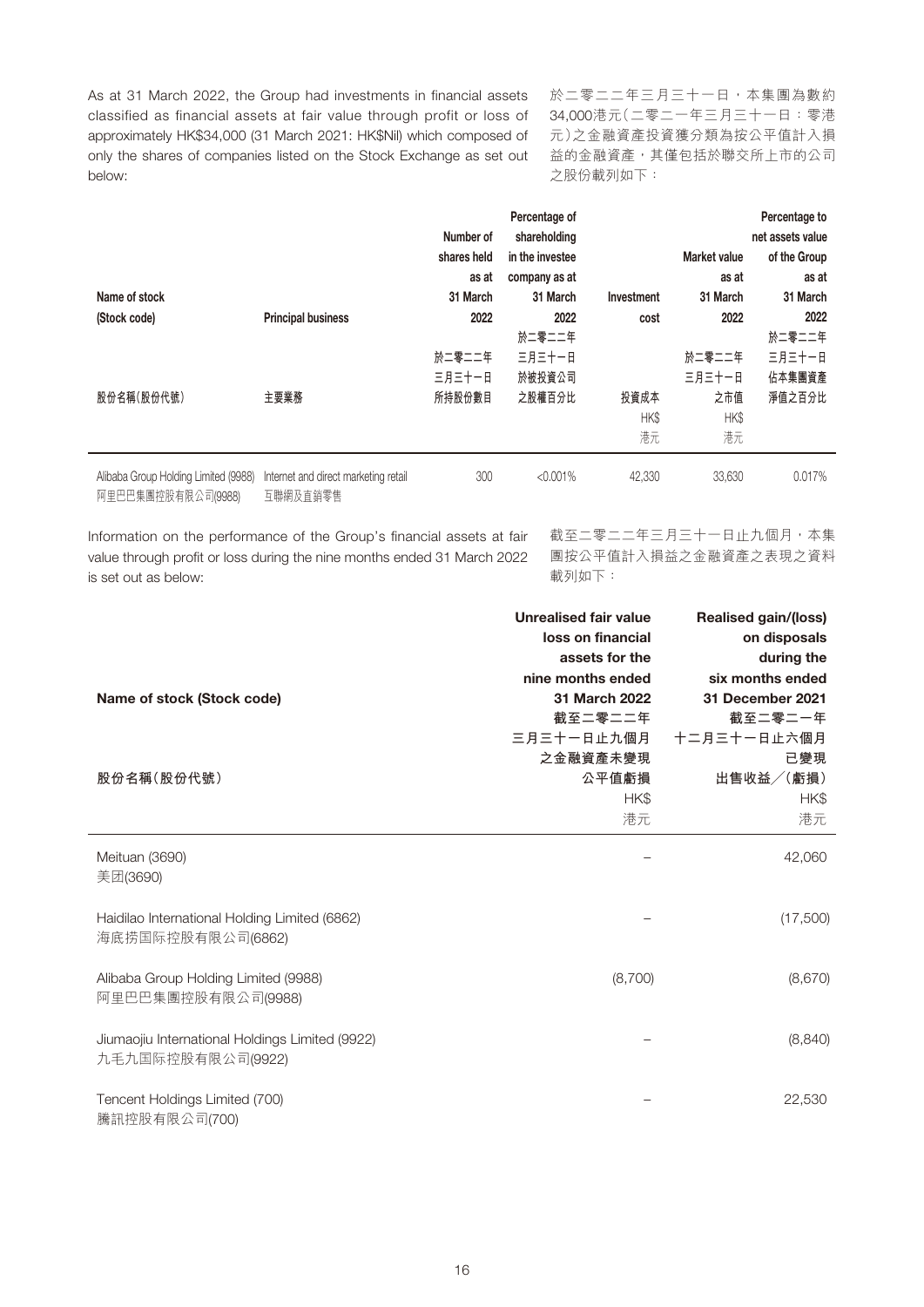#### Environmental and Cleaning Services in Hong Kong

Labor market competition in Hong Kong has intensified with the implementation of the SMW which is set to be reviewed in October 2022. The Group is also facing higher labor turnover rate in the environmental and cleaning services industry as more labor tend to work in other less laborious industries such as the security guard service industry under the same SMW rate. To offset the increase in labor costs, the Group is striving to transfer most of the increased labor costs to our customers and implement more efficient working flows and stringent cost control procedures. The Group is closely monitoring the labor turnover rate and regularly reviews our remuneration package in order to maintain sufficient labor force and cope with the changing environment. We would continue to enhance the quality of services by providing training to our front line staff.

The economy in Hong Kong has been challenging and in extreme difficult for the businesses in the transportation and the hotel sectors with the worldwide spreading of COVID-19 since the first half of 2020. Our customers from the transportation and the hotel sectors have been reducing their service requests and asking for the prices reduction. Both of our service income and profit margin from these two sectors have seen severely affected. To mitigate such downturn effect, we would strengthen our marketing effort in hope to expand our market shares in the commercial and the residential sectors and continue to consolidate our resources to focus on high value customers to bring in additional revenue by cross-selling other cleaning and waste management services to our existing customers. We believe this strategy may not only improve our revenue per customer but also increase our profit margin as we could leverage our existing manpower to perform services at location where we already have presence. We would explore other new environmental and cleaning services to expand our service scope to enable customers to use the Group as a one-stop cleaning contractor. We would continue to streamline our operations in order to simplify and improve our operation efficiency. We believe that our success in serving different sectors will further build up the confidence for new clients to select our cleaning services in the coming future.

#### **香港環境及清潔服務**

隨著實施法定最低工資(其將於二零二二年十 月進行檢討),香港勞動力市場的競爭加劇。 本集團亦正面對環保及清潔服務業的高勞工流 失率,乃由於更多勞工在相同法定最低工資比 率下傾向於其他較輕鬆的行業工作,例如保安 護衛服務業。為抵銷勞工成本的增加,本集團 力求將大部分已增加勞工成本轉嫁予客戶並實 施更有效的工作流程及嚴格的成本控制程序。 本集團密切監控勞工流失率及定期檢討我們的 薪酬計劃,以維持充足的勞動力並應對不斷變 化的環境。我們將繼續通過向前線員工提供培 訓提高服務質量。

由於COVID-19自二零二零年上半年起在全球蔓 延,香港經濟形勢對於運輸及酒店行業的企業 而言富有挑戰性及異常艱難。我們來自運輸業 及酒店業的客戶一直減少其服務需求,並要求 減價。我們來自該兩個行業的服務收入及利潤 率均受到嚴重影響。為減輕有關衰退影響,我 們將增強營銷工作,以期擴大於商業及住宅領 域的市場份額,並繼續整合資源專注高價值客 戶,透過向現有客戶交叉銷售其他清潔及廢物 管理服務,帶來額外收益。由於我們可以發揮 現有人力優勢在我們已進駐的地點開展服務, 故此我們相信,這項策略不單可提高來自每位 客戶的收益,亦可提升我們的利潤率。我們將 探索其他新的環境及清潔服務,以擴大我們的 服務範圍,使客戶將本集團作為一站式清潔承 包商。我們將繼續精簡我們的業務,以簡化及 提升經營效率。我們深信,我們在服務於各行 業方面的成功,將進一步為新客戶日後選用我 們的清潔服務建立信心。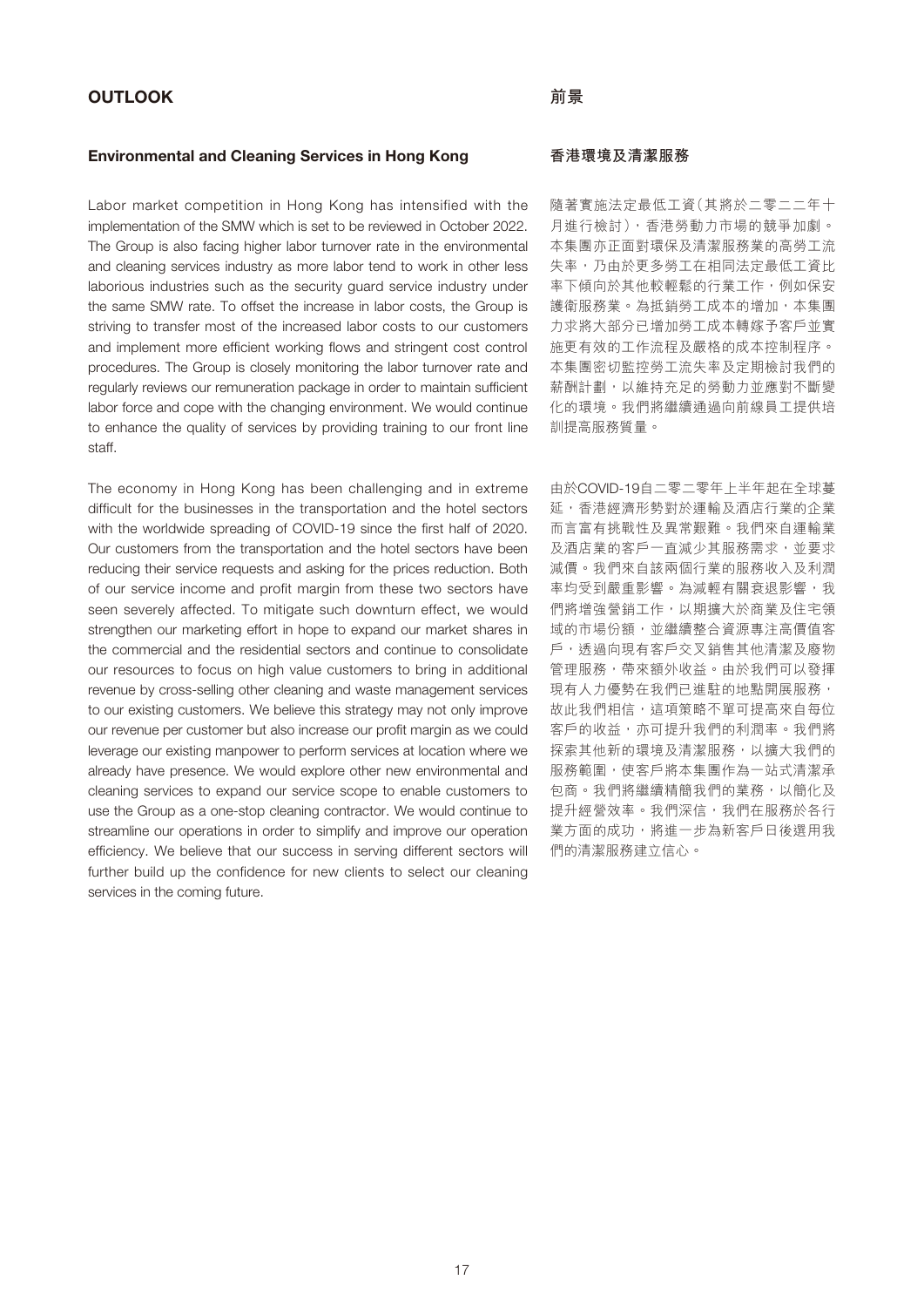#### Environmental and Cleaning Services in the PRC

The Shanghai Operations has been facing extreme difficulties in its operations and services contracts bidding process due to the citywide lockdown restriction as a result of the spreading of COVID-19 in Shanghai, the PRC since March 2022 and fierce competition in the pricing of the cleaning services contracts bidding. To mitigate such downturn effect, the management of the Shanghai Operations has been strictly monitoring its operations capacity and efficiency to maintain the service requirements of the existing services contracts and has refined its marketing strategies in order to attract more new customers to utilize our cleaning services in Shanghai, PRC. Through the experience of the Shanghai Operations and the spreading of COVID in Shanghai, the PRC has been gradually subsiding since May 2022, it is believed that the financial performance of the Shanghai Operations will be gradually improving.

#### Money Lending Business

With the increasing threat of a downturn of the economy in Hong Kong and the PRC as a result of the above-mentioned negative factors, the Group continues its effort in strengthening its risk management policy and streamlining our existing loan portfolio mix with an aim to reduce our exposure on high risk loans. A cautious and prudent approach is the key direction of our money lending strategies that only borrowers with sound financial abilities would be considered and approved by the Group in the future.

# Investments in Financial Assets

A cautious and prudent approach is continued to be the key direction of our investment strategies that only companies listed on the Stock Exchange with valuable prospects would be considered and invested by the Group in the future.

# FINANCIAL REVIEW

# Revenue

For the nine months ended 31 March 2022, the Group reported a total revenue of approximately HK\$281.0 million (2021: approximately HK\$262.6 million), representing a increase of approximately 7.1%. The increase is mainly due to the net effect of (i) increase in the contribution of the revenue of approximately HK\$23.8 million from the environmental and cleaning services in Hong Kong as several new services contracts awarded in the residential sector; (ii) decrease in the contribution of the revenue of approximately HK\$6.2 million from the Shanghai Operations as several small cleaning service contracts were lost during the period; and (iii) increase in the interest income of approximately HK\$0.7 million from the money lending business after increase in the average loans balances granted by the Group during the period.

### **中國環境及清潔服務**

由於自二零二二年三月起COVID-19在中國上海 蔓延導致全市封鎖限制,以及清潔服務合約投 標定價的競爭激烈,上海業務的經營及服務合 約投標流程面臨極大困難。為緩解低迷影響, 上海業務的管理層一直嚴格監控其運營能力及 效率,以維持現有服務合約的服務要求,並完 善其營銷策略,以吸引更多新客戶於中國上海 使用我們的清潔服務。憑藉經營上海業務的經 驗,以及自二零二二年五月起COVID在中國上 海的蔓延逐漸消退,相信上海業務的財務表現 將逐步改善。

#### **放債業務**

由於上述不利因素導致香港及中國經濟衰退的 威脅越來越大,本集團繼續努力加強其風險管 理政策及精簡現有貸款組合,以降低高風險貸 款的風險。我們的放債策略的主要指示為採取 審慎保守態度,日後本集團僅會考慮及批准具 有良好的財務能力的借款人。

# **投資金融資產**

管理層將於實施投資策略時持續採取審慎保守 態度,本集團於日後僅會考慮及投資價值可觀 的聯交所上市公司。

# **財務回顧**

# **收益**

截至二零二二年三月三十一日止九個月,本集 團錄得總收益約281,000,000港元(二零二一 年:約262,600,000港元),增加約7.1%。該 增加主要由於(i)取得住宅分部若干新服務合約 導致香港環境及清潔服務的收益貢獻增加約 23,800,000港元;(ii)期內失去若干小型清潔服 務合約令上海業務帶來之收益減少約6,200,000 港元;及(iii)本集團於期內授出的平均貸款結 餘增加後,放債業務帶來的利息收入增加約 700,000港元的淨影響。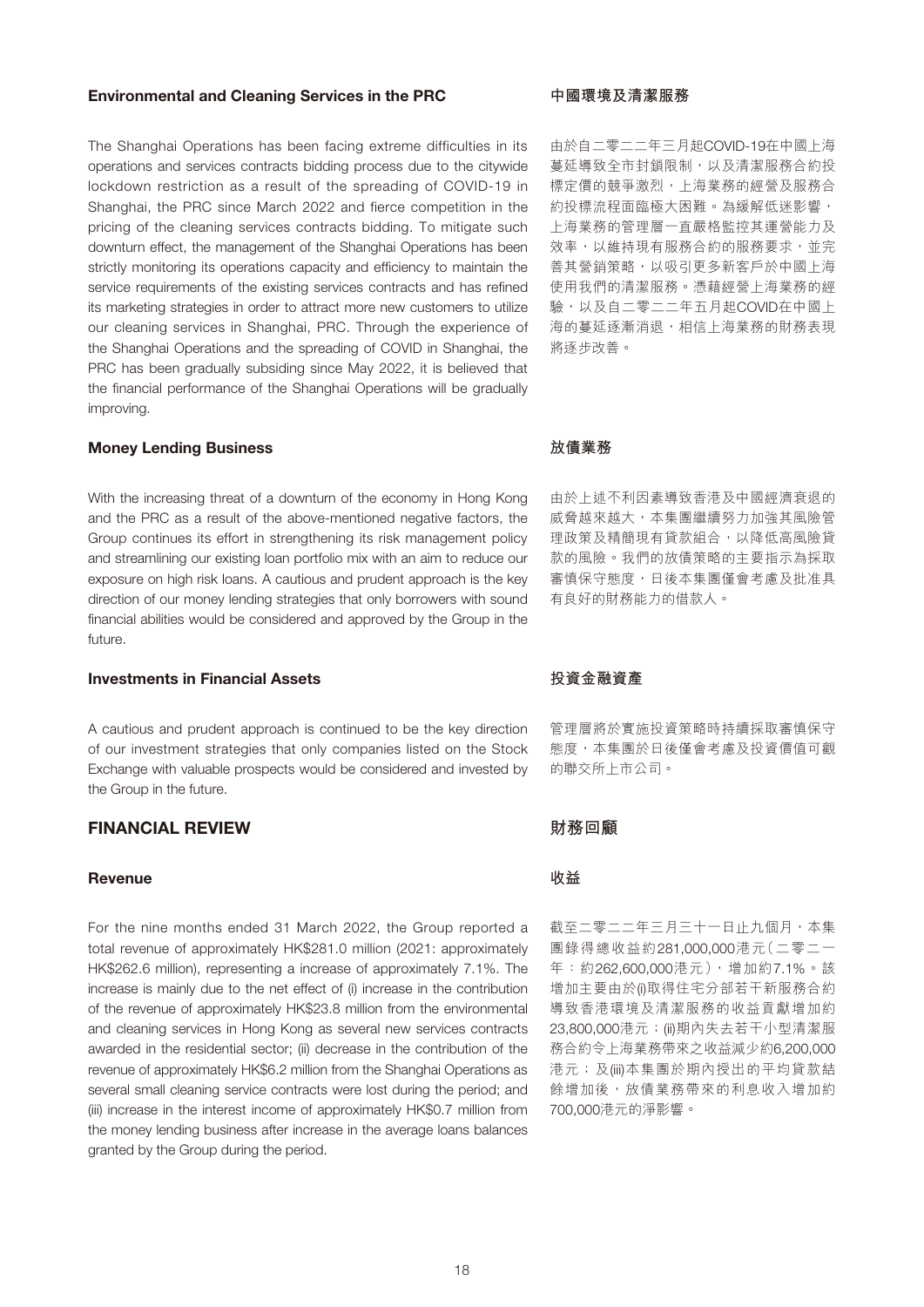# DIVIDEND

The Board does not recommend the payment of any dividend for the nine months ended 31 March 2022.

# DISCLOSURE OF ADVANCE TO ENTITIES UNDER RULE 17.22 OF THE GEM LISTING RULES

Included in the Group's loans receivables with aggregate principal amount of approximately HK\$111.5 million as at 31 March 2022 are the loans with aggregate principal amount of HK\$28.0 million granted to the below independent third party under the ordinary course of the Group's money lending services which exceed 8% of the assets ratio as defined under Rule 19.07(1) of the GEM Listing Rules as at 31 March 2022.

The details of such loans are disclosed under Rule 17.22 of the GEM Listing Rules as below:

Gross amount

董事會不建議就截至二零二二年三月三十一日 止九個月派付任何股息。

# **根據**GEM**上市規則第**17.22**條披露向 實體墊款**

本集團於二零二二年三月三十一日本金總額 約111,500,000港元的應收貸款包括於二零 二二年三月三十一日授予本集團放債服務一般 過程中以下獨立第三方超逾GEM上市規則第 19.07(1)條所界定的資產比率8%的本金總額為 28,000,000港元的貸款。

有關貸款的詳情根據GEM上市規則第17.22條 披露如下:

| Name of<br>Date of<br>the borrower<br>announcements<br>借款人<br>名稱/姓名<br>公告日期 | Loan<br>amount<br>granted<br>授出貸款金額<br>HK\$'000 | Gross amount<br>of the loan<br>as at<br>31 March<br>2021<br>於二零二一年<br>三月三十一日<br>貸款總額<br>HK\$'000 | Interest rate<br>per annum<br>年利率 | <b>Guarantees and security</b><br>擔保及抵押                                                                                                                                                                                                                                                  | <b>Repayment terms</b><br>還款期限                                                                                                                                                                                                           |
|-----------------------------------------------------------------------------|-------------------------------------------------|--------------------------------------------------------------------------------------------------|-----------------------------------|------------------------------------------------------------------------------------------------------------------------------------------------------------------------------------------------------------------------------------------------------------------------------------------|------------------------------------------------------------------------------------------------------------------------------------------------------------------------------------------------------------------------------------------|
|                                                                             | 千港元                                             | 千港元                                                                                              |                                   |                                                                                                                                                                                                                                                                                          |                                                                                                                                                                                                                                          |
| Asian Champion<br>8 November 2017,<br>8 November 2018 and<br>31 May 2019    | 30,000<br><b>Industrial Limited</b>             | 28,000                                                                                           | 22%                               | Personal guarantees executed<br>by the below independent third<br>parties:<br>Mr. Liao Libo, who owns<br>40% equity interest of Asian<br>Champion Industrial Limited;<br>and<br>Mr. Cheung Wing Chuen,<br>who owns 60% equity<br>interest of Asian Champion<br><b>Industrial Limited</b> | The Borrower shall pay interest<br>accrued on the loan on a<br>monthly basis and shall repay<br>the total outstanding principal<br>amount of the Loan together<br>with any outstanding interest<br>accrued thereon on<br>7 November 2022 |
|                                                                             |                                                 |                                                                                                  |                                   | Corporate guarantee executed<br>by 珠海冠亞建材儲運有限公司,<br>which is owned as to 80% by Mr.<br>Liao Libo                                                                                                                                                                                         |                                                                                                                                                                                                                                          |
| 二零一七年十一月八日、 冠亞實業有限公司<br>二零一八年十一月八日及<br>二零一九年五月三十一日                          | 30,000                                          | 28,000                                                                                           | 22%                               | 由以下獨立第三方簽訂的個人擔<br>保:<br>擁有冠亞實業有限公司40%<br>股權的廖立波先生;及<br>擁有冠亞實業有限公司60%<br>股權的張泳川先生<br>由廖立波先生擁有80%權益的珠<br>海冠亞建材儲運有限公司簽訂的                                                                                                                                                                    | 借款人應每月支付貸款的應計<br>利息及應於二零二二年十一月<br>七日償還貸款的未償還本金總<br>額連同任何未償還應計利息                                                                                                                                                                          |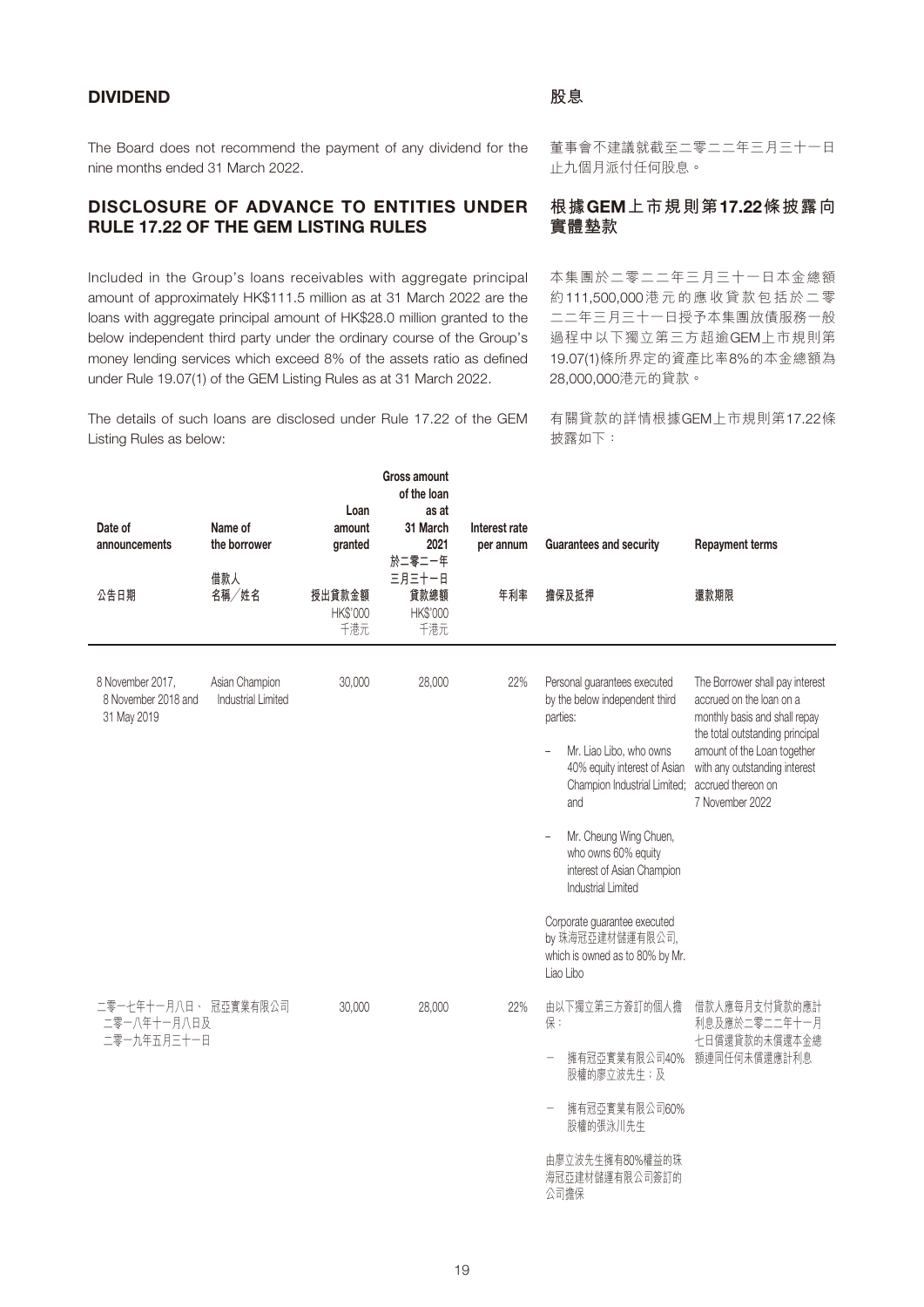# SHARE OPTIONS

### Share Option Scheme

The share option scheme was adopted and approved by shareholders of the Company on 28 May 2013 and shall be valid and effective for a period of ten years commencing from the date of adoption (the "Share Option Scheme"). The total number of shares of the Company available for issue under the Share Option Scheme was 54,000,000 shares, representing 10%, 10% and 10% of the Shares in issue as at 31 March 2022 and 13 May 2022, being the date of this quarterly results announcement, respectively.

For the nine months ended 31 March 2022 and up to the date of this quarterly results announcement, the Company had not granted any share options and no outstanding share options under the Share Option Scheme.

# DIRECTORS AND CHIEF EXECUTIVE'S INTERESTS AND SHORT POSITIONS IN THE SHARES AND UNDERLYING SHARES OF THE COMPANY

Save as disclosed below, as at 31 March 2022, none of the Directors and the chief executive and their respective associates had or was deemed to have any interests or short positions in the shares, underlying shares and debentures of the Company or its associated corporations (within of the meaning of Part XV of the Securities and Futures Ordinance (the "SFO")), which were required (a) to be notified to the Company and the Stock Exchange pursuant to Divisions 7 and 8 of Part XV of the SFO (including interests and short positions which they were taken or deemed to have under such provisions of the SFO); (b) pursuant to Section 352 of the SFO, to be entered in the register referred to therein; or (c) to be notified to the Company and the Stock Exchange pursuant to Rules 5.46 to 5.68 of the GEM Listing Rules.

#### **購股權**

# **購股權計劃**

本公司股東於二零一三年五月二十八日採納及 批准了購股權計劃(「購股權計劃」)及購股權計 劃自採納日期起計十年內有效。本公司根據購 股權計劃可予發行之股份總數為54,000,000股 股份,相當於二零二二年三月三十一日及二零 二二年五月十三日(即本季度業績公告日期)已 發行股份分別10%、10%及10%。

截至二零二二年三月三十一日止九個月及直至 本季度業績公告日期,本公司並無授出任何購 股權,購股權計劃項下概無尚未行使購股權。

# **董事及主要行政人員於本公司股份及 相關股份的權益及淡倉**

除下文所披露者外,於二零二二年三月三十一 日,各董事及主要行政人員及彼等各自的聯繫 人士概無於本公司或其相聯法團(定義見證券 及期貨條例(「證券及期貨條例」)第XV部)的股 份、相關股份及債券中擁有或被視作擁有(a)根 據證券及期貨條例第XV部第7及8分部的規定須 知會本公司及聯交所的任何權益或淡倉(包括 根據證券及期貨條例有關條文彼等被當作或視 作擁有的權益及淡倉);(b)根據證券及期貨條 例第352條須記錄於該條所提述的登記冊的任 何權益或淡倉;或(c)根據GEM上市規則第5.46 條至第5.68條須知會本公司及聯交所的任何權 益或淡倉。

| Name of<br>Shareholder   | Name of the<br>company in which<br>interest is held<br>於其中持有權益 | Capacity                                                            | Total number of<br>ordinary shares | Long/short<br>position | Percentage of<br>total issued<br>share capital in<br>the Company<br>佔本公司全部 |
|--------------------------|----------------------------------------------------------------|---------------------------------------------------------------------|------------------------------------|------------------------|----------------------------------------------------------------------------|
| 股東名稱                     | 的公司名稱                                                          | 身份                                                                  | 普通股總數                              | 好倉/淡倉                  | 已發行股本百分比                                                                   |
| Mr. Yu Shaoheng<br>余紹亨先生 | The Company<br>本公司                                             | Beneficial owner (Note 1)<br>實益擁有人(附註1)                             | 350,536,631                        | Long<br>好倉             | 64.91%                                                                     |
| Note:                    |                                                                |                                                                     | 附註:                                |                        |                                                                            |
| 1.<br>Fong.              |                                                                | Mr. Yu Shaoheng is the son of Mr. Yu Weiye and the step-son Ms. Mui | 1.<br>繼子。                          |                        | 余紹亨先生為余偉業先生的兒子及梅芳女士的                                                       |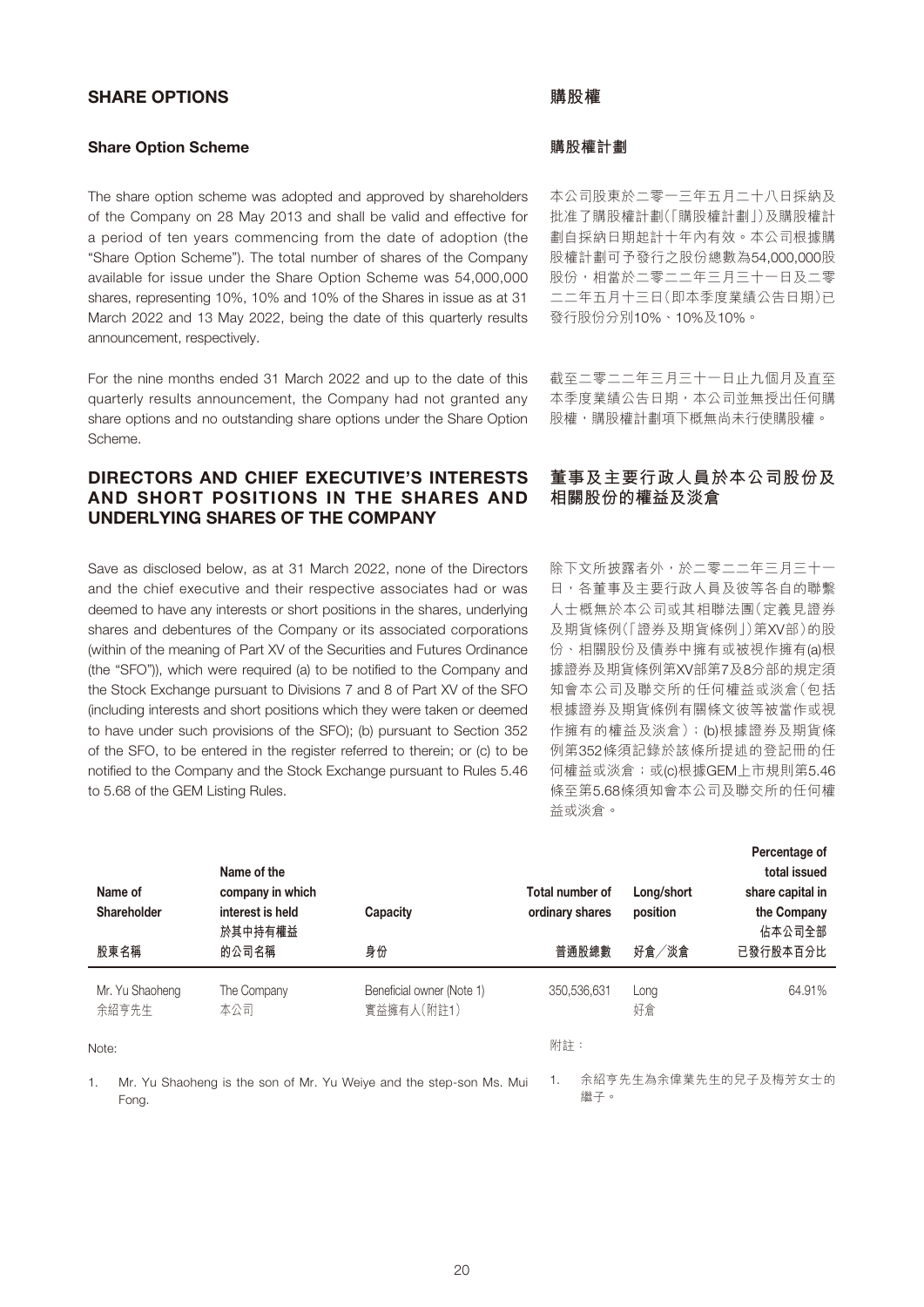# SUBSTANTIAL SHAREHOLDERS

Save as disclosed below, as at 31 March 2022, no person other than certain Directors or chief executive of the Company had any interests or short positions in the shares, underlying shares and debentures of the Company as recorded in the register of substantial shareholders maintained by the Company pursuant to Section 336 of the SFO, or which would fall to be disclosed to the Company under the provisions of Divisions 2 and 3 of Part XV of the SFO or who were directly or indirectly interested in 5% or more of the nominal value of any class of share capital carrying rights to vote in all circumstances at general meetings of any member of the Group.

# **主要股東**

除下文所披露者外,於二零二二年三月三十一 日,概無任何人士(本公司若干董事或主要行 政人員除外)於本公司股份、相關股份及債券 中擁有,並已記錄於本公司根據證券及期貨條 例第336條而存置的主要股東登記冊的任何權 益或淡倉,或根據證券及期貨條例第XV部第2 及第3分部的規定須向本公司披露的任何權益 或淡倉,又或直接或間接擁有任何類別股本 (附帶可在任何情況下於本集團任何成員公司 的股東大會上投票的權利)的面值5%或以上權 益。

Percentage of

| Name of<br>Shareholder        | Name of the<br>company in which<br>interest is held<br>於其中持有權益 | Capacity                                  | Total number of<br>ordinary shares | Long/short<br>position | <b>Percentage of</b><br>total issued<br>share capital in<br>the Company<br>佔本公司全部 |
|-------------------------------|----------------------------------------------------------------|-------------------------------------------|------------------------------------|------------------------|-----------------------------------------------------------------------------------|
| 股東名稱<br>Mr. Yu Weive<br>余偉業先生 | 的公司名稱<br>The Company<br>本公司                                    | 身份<br>Beneficial owner<br>實益擁有人           | 普通股總數<br>54.431.400                | 好倉/淡倉<br>Long<br>好倉    | 已發行股本百分比<br>10.08%                                                                |
| Ms. Mui Fong<br>梅芳女士          | The Company<br>本公司                                             | Interests of spouse (Note 1)<br>配偶權益(附註1) | 54.431.400                         | Long<br>好倉             | 10.08%                                                                            |

Note:

1. Ms. Mui Fong ("Ms. Mui") is the wife of Mr. Yu Weiye. Ms. Mui is deemed to be interested in 54,431,400 Shares owned by Mr. Yu Weiye in accordance with the Securities and Futures Ordinance.

# DIRECTORS' RIGHTS TO ACQUIRE SHARES OR **DEBENTURES**

Save as disclosed in this announcement, none of the Directors and their respective associates including spouses and children under 18 years of age was granted by the Company or its subsidiaries any right to acquire shares or debentures of the Company or any other body corporate, or had exercised any such right during the reporting period.

# PURCHASE, SALE OR REDEMPTION OF THE SHARES

During the reporting period, neither the Company nor any of its subsidiaries has purchased, sold or redeemed any of the shares.

附註:

1. 梅芳女士(「梅女士」)為余偉業先生之妻子。根 據證券及期貨條例,梅女士被視為於余偉業先 生持有的54,431,400股股份中擁有權益。

# **董事購買股份或債券的權利**

除本公告所披露者外,於報告期內,各董事及 彼等各自的聯繫人士(包括配偶及18歲以下的 子女)概無獲得本公司或其附屬公司授予可購 買本公司或任何其他法團的股份或債券的權 利,亦無行使任何有關權利。

# **購買、出售或贖回股份**

於報告期內,本公司或其任何附屬公司概無購 買、出售或贖回任何股份。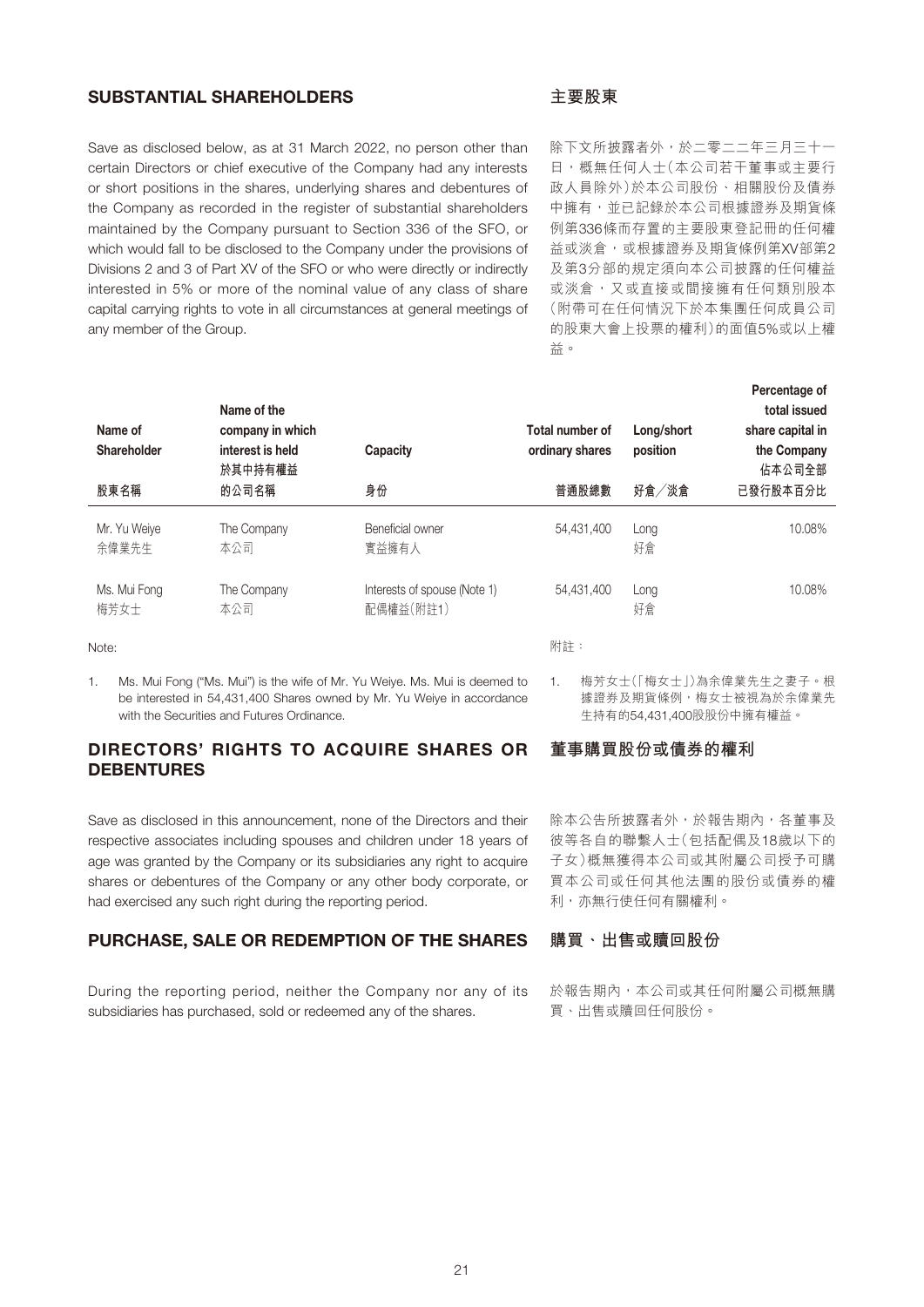# CODE OF CONDUCT REGARDING SECURITIES TRANSACTIONS BY DIRECTORS

The Company has adopted a code of conduct regarding securities transactions by Directors on terms no less exacting than the required standard of dealings as set out in Rules 5.48 to 5.67 of the GEM Listing Rules. Having made specific enquiry of all Directors, the Company was not aware of any non-compliance with such required standard of dealings and its code of conduct regarding securities transactions by Directors during the nine months ended 31 March 2021.

# COMPETING INTERESTS

During the reporting period and up to date of this announcement, none of the Directors, controlling shareholders and their respective associates as defined under the GEM Listing Rules is interested in any business which competes or is likely to compete, directly or indirectly, with the business of the Group.

# CORPORATE GOVERNANCE PRACTICES

The Board is committed to maintaining high standards of corporate governance in order to uphold the transparency of the Group and safeguard interests of the shareholders.

The Company has applied the principles and code provisions in the Corporate Governance Code and Corporate Governance Report (the "Code") as set out in Appendix 15 to the GEM Listing Rules.

In the opinion of the Board, the Company has complied with the Code and the GEM Listing Rules for the nine months ended 31 March 2022 and up to the date of this announcement, except for the deviations of the following Codes.

(i) Under the Code provision A.2.1, the roles of chairman and chief executive officer should be separated and should not be performed by the same individual. During the period under review and up to the date of this announcement, the chairman of the Board and the chief executive officer of the Company is performed by the executive Director, Mr. Yu Shaoheng. The Company considered that under the supervision of its Board and its independent non-executive Directors, a balancing mechanism existed so that the interests of the Shareholders were adequately and fairly represented. The Company considered that there was no imminent need to change the arrangement.

# **董事進行證券交易的操守準則**

本公司已採納有關董事進行證券交易的操守準 則,有關條款與GEM上市規則第5.48條至第 5.67條所載規定交易標準同樣嚴格。經向全體 董事作出特定查詢後,據本公司所知,於截至 二零二一年三月三十一日止九個月,並無有關 違反上述規定交易標準及董事進行證券交易的 操守準則的任何違規情況。

### **競爭權益**

於報告期內及截至本公告日期,概無董事、控 股股東及彼等各自的聯繫人士(定義見GEM上 市規則),於與本集團業務直接或間接構成競 爭或可能構成競爭的任何業務中擁有任何權 益。

# **企業管治常規**

董事會致力維持高水平的企業管治,務求提升 本集團的透明度及維護股東利益。

本公司已應用GEM上市規則附錄15《企業管治 守則》及《企業管治報告》(「守則」)所載的原則 及守則條文。

董事會認為,截至二零二二年三月三十一日止 九個月及直至本公告日期,本公司已遵守守則 及GEM上市規則。惟有關以下守則的偏離情況 除外。

(i) 根據守則條文第A.2.1條的規定,主席與 行政總裁的角色應有區分,並不應由一人 同時兼任。於回顧期間及截至本公告日 期,本公司董事會主席及行政總裁由執行 董事余紹亨先生擔任。本公司認為,在董 事會及獨立非執行董事的監督下,已存有 一套平衡機制,可充足和公平地代表股東 的利益。本公司認為並無急切需要改變有 關安排。